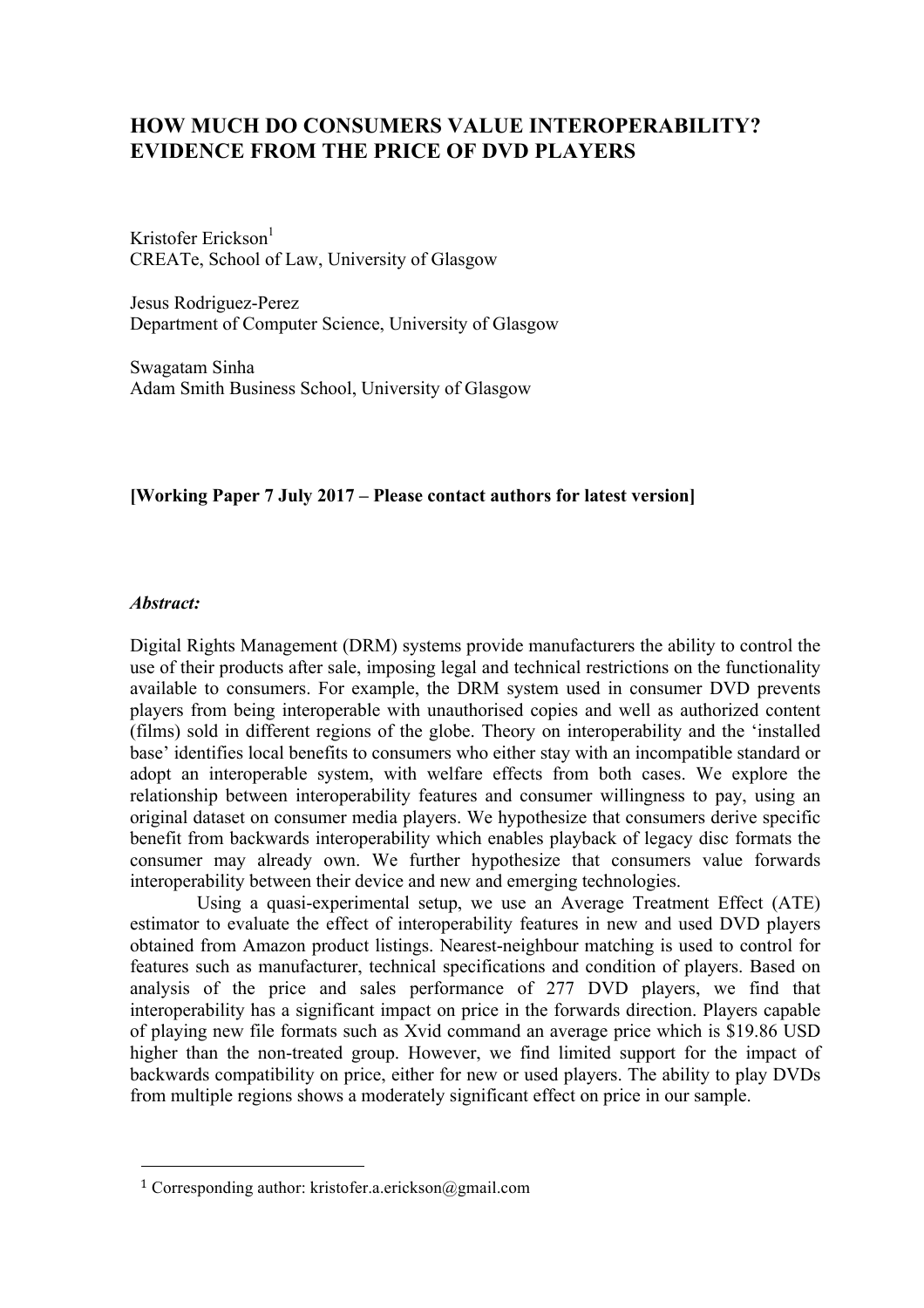#### *1. Introduction:*

Digital rights management (DRM) systems enable producers to control the circumstances under which devices may access content, interoperate with other devices or be modified by their owners. In the media industry, DRM has been applied by both content creators (for example to limit the unauthorised circulation and copying of goods) as well as by device manufacturers (for example to prevent unauthorised or 'bootleg' content to be used in conjunction with the device). In some cases, DRM is applied by content producers and device manufacturers in cooperation, such as in the case of the Digital Video Disc (DVD) standard present on both discs and players. While used in a variety of contexts and for a range of purposes, the primary appeal of DRM for producers is to protect profits by preventing consumers from accessing functionality or playback options provided by third parties from which the producer is unable to directly appropriate value.<sup>2</sup> The appeal of DRM for producers may be amplified in digital markets characterized by rapid circulation of content and copying of goods, however in recent years DRM has been extended to a range of product categories, from tractors to coffee makers, not considered to be subject to the effects of digitalization. As the 'Internet of Things' (IoT) progresses and copyright protectable software becomes embedded in a wider range of goods, the effect of DRM systems in economic and social processes will be significant. Furthermore, with the appearance and rise of 'maker' culture and other forms of user-led innovation as a basis for value generation, economic justifications for restricting consumer tinkering may require reexamination (Elkin-Koren, 2007; Favale, 2008; Samuelson, 2016).

<sup>2</sup> See Gasser & Palfrey (2007) Breaking down digital barriers: When and how ICT interoperability drives innovation. *Berkman Center Research Publication*, p. 10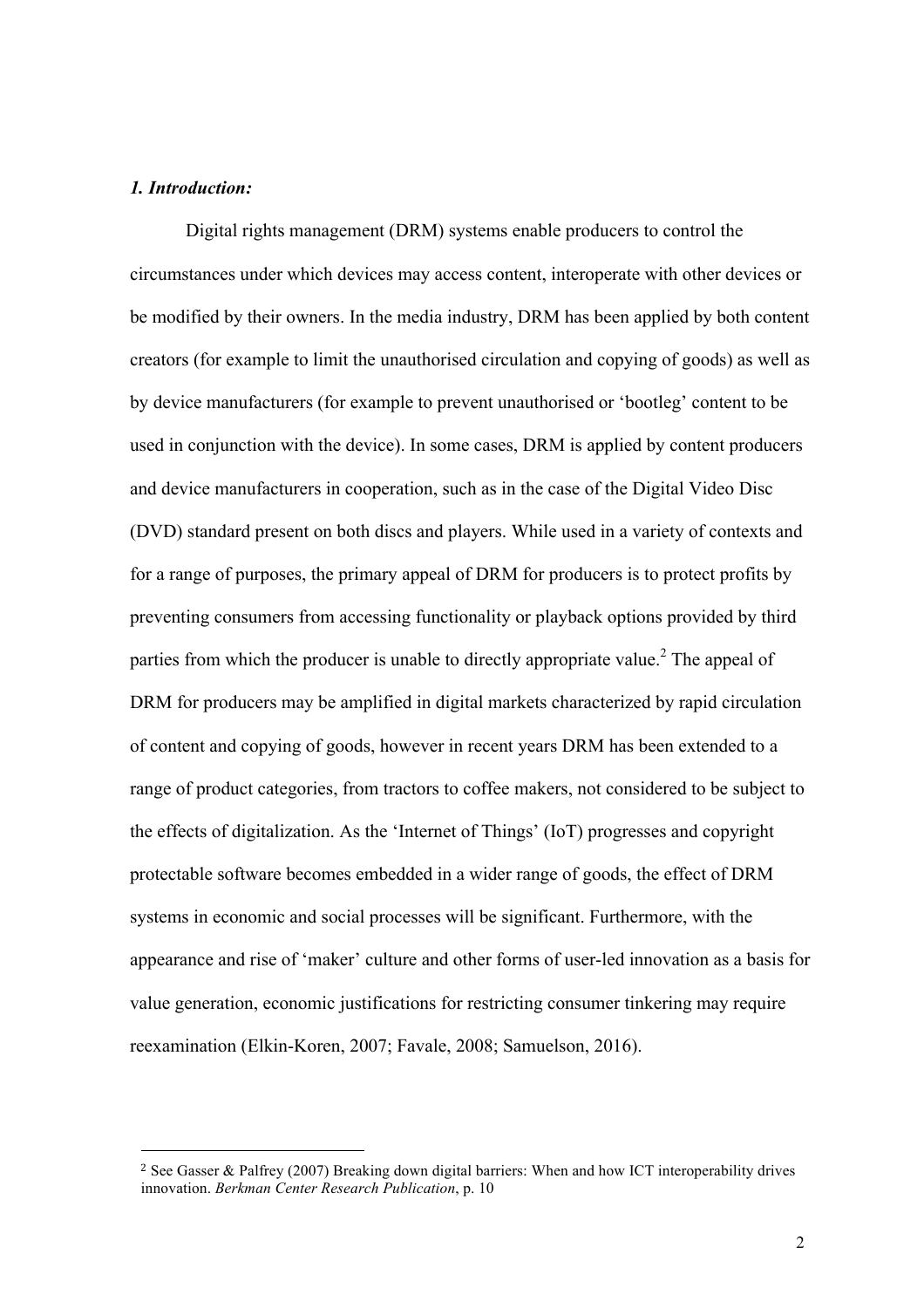DRM consists of a technological layer, commonly referred to as an access control (AC) or technological protection measure (TPM), which is applied to the content or device itself. This is further supported by a legal 'layer' which prohibits circumvention of DRM systems. The circumvention of DRM access controls is prohibited in the USA under Section 103 of the digital Millennium Copyright Act (DMCA).3 This Act also prohibits the distribution of tools which would enable users to circumvent access controls.<sup>4</sup> In Europe, Directive 2001/29/EC requires Member States to provide 'adequate legal protection against the circumvention of any effective technological measures' as well as 'against the manufacture, import, distribution, sale, rental, advertisement for sale or rental, or possession for commercial purposes' of circumvention devices.<sup>5</sup> Controversially, the statutory protection of DRM anti-circumvention measures expands copyright protection available to rightsholders while making it difficult or impossible for consumers to benefit from exceptions to copyright in specific circumstances. For example, many countries in Europe have introduced exceptions to copyright to enable accessible copies to be made for the benefit of disabled people such as the sight and hearing impaired.<sup>6</sup> However, DRM may interfere with the ability to make lawful accessible copies of works for that purpose (Favale, 2008). The ability of manufacturers to apply TPMs to restrict access to content and the presence of criminal sanctions for the circumvention of DRM impedes the aim of copyright law to balance the incentives provided to creators against the public's interest in access to works.

DRM systems have also been maligned by consumer groups on the basis that these technologies can be anti-competitive. For example, it has been argued that DRM limits choice by locking consumers in to 'walled gardens' with potential for lock-in, that it hinders

 $3$  17 U.S.C. §1201(a)(3)(B)

 $4$  17 U.S.C. Sec. 1201 (a)(2)

<sup>&</sup>lt;sup>5</sup> European Directive 2001/29/EC of the European Parliament and of the council of May 22, 2001 on the harmonisation of certain aspects of copyright and related rights in the information society.<br><sup>6</sup> In the UK see The Copyright and Rights in Performances (Disability) Regulations 2014/1384.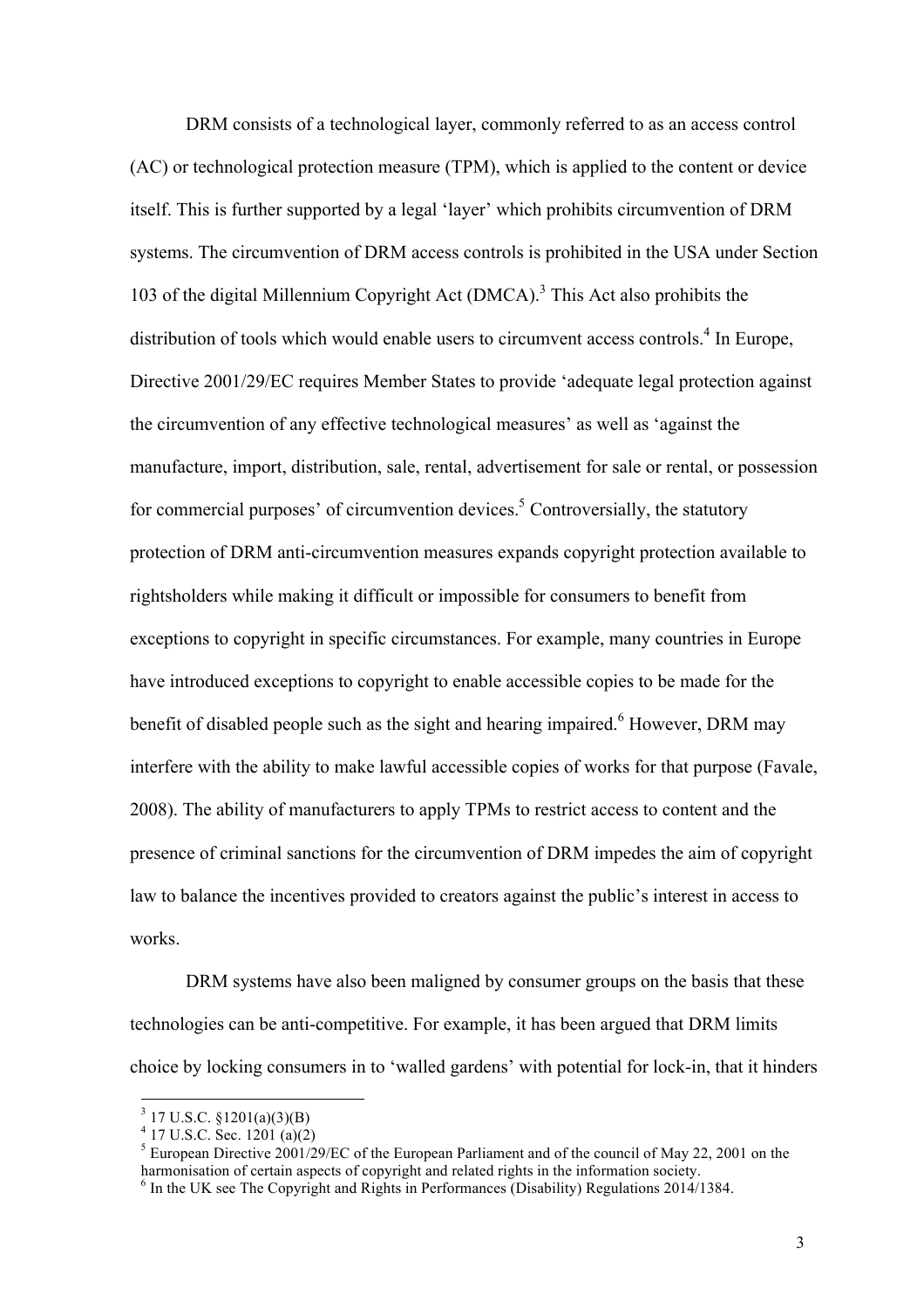innovation by preventing third party firms from providing goods and services, and that it reduces the quality of legally supplied goods by reducing utility and enjoyment below the level offered by infringing alternatives (Darroch, 2012). Specific groups of users impacted by anti-circumvention regulation have been particularly vociferous in opposition to DRM: these include educators, researchers, librarians and archivists who might otherwise benefit from fair dealing exceptions to copyright.

Certain producers have also argued against DRM. For example, the CEO of Apple, Steve Jobs enjoined in an open letter to the music industry in 2007 to drop DRM protections on digital music files. He wrote, 'Imagine a world where every online store sells DRM-free music encoded in open licensable formats. In such a world, any player can play music purchased from any store, and any store can sell music which is playable on all players. This is clearly the best alternative for consumers, and Apple would embrace it in a heartbeat.' (Jobs, 2007). It was pointed out that Apple may have been seeking a strategic advantage: it was costly to update and maintain an effective DRM system. However, beyond the strategic objectives of individual firms, there may be sound consumer welfare as well as innovative competitive justifications for limiting the legal protections afforded to DRM systems. Despite the prevalence of DRM controls on devices and content, it is surprising that there is such limited data about the effects of DRM on innovation and consumer preferences.

In this paper, we empirically investigate the extent to which consumers value interoperability in one category of media devices in order to attempt to quantify consumer welfare effects of DRM controls. We do this by using a quasi-experimental approach to compare market prices for home DVD players with and without DRM restrictions. We develop the following three hypotheses: (h1), that the absence of DRM restrictions on playback in home DVD players increases the price that consumers are willing to pay for devices; (h2), that consumers derive value from *backwards interoperability* of DVD players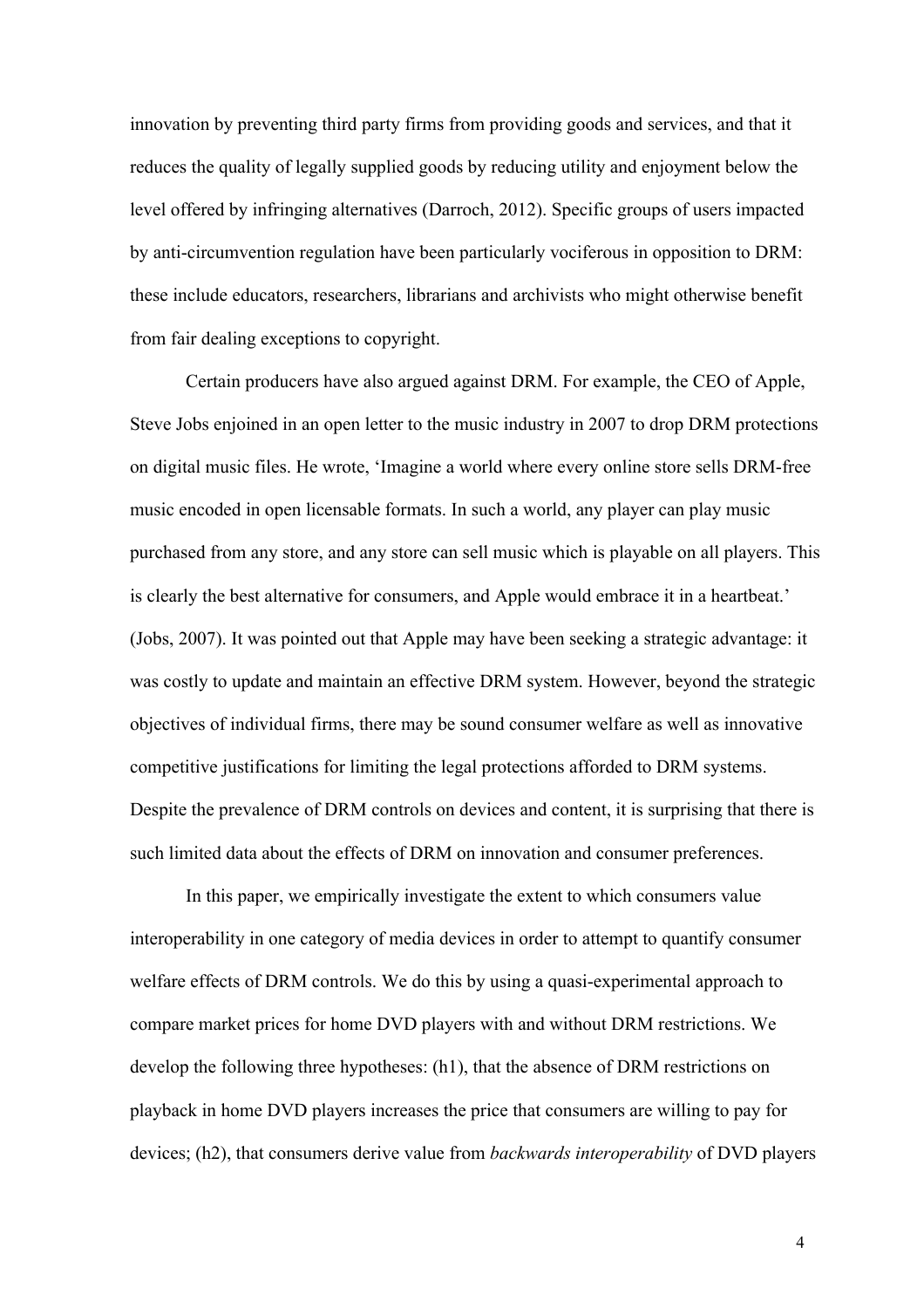which allows them to access legacy collections of content; (h3), that consumers value *forwards interoperability* of DVD players which enables them to access new unreleased types of content and features.

To evaluate the effect of DRM restrictions on market price and consumer willingness to pay, we obtained a sample of all consumer DVD players offered for sale on the retail website Amazon.com, introduced on or after  $1<sup>st</sup>$  January 2010 (n=277). Our sample excludes automotive and other special classes of DVD players as well as players offered in combination with another device (such as those integrated within display monitors). We employ a nearest-neighbour matching technique to analyse the effect on new and used prices of DVD players both with and without DRM-circumvention features. Controlling for differences between major brands and other technical specifications, the Average Treatment Effect (ATE) estimator finds support for the main hypothesis that DVD players with interoperability features command a higher price compared to DVD players with DRM restrictions. The effect for new players is determined to be USD \$19.86 on average for our sample. The effect is most significant for players which include the Xvid playback feature, suggesting support for (h3) that the interoperability value in DVD players is related to forwards rather than backwards compatibility with legacy collections or formats. The hypothesis (h2), that used DVD players with DRM-circumventing features retain their value over due to backwards compatibility cannot be supported or rejected based on the data obtained. We conclude the paper by offering some suggestions for improvements to the method of analysis.

#### *1.1 Interoperability:*

Katz & Shapiro (1985) discuss the presence of network externalities in 'products for which the utility that a user derives from consumption of the good increases with the number of other agents consuming the good' (1985: 424). Such positive consumption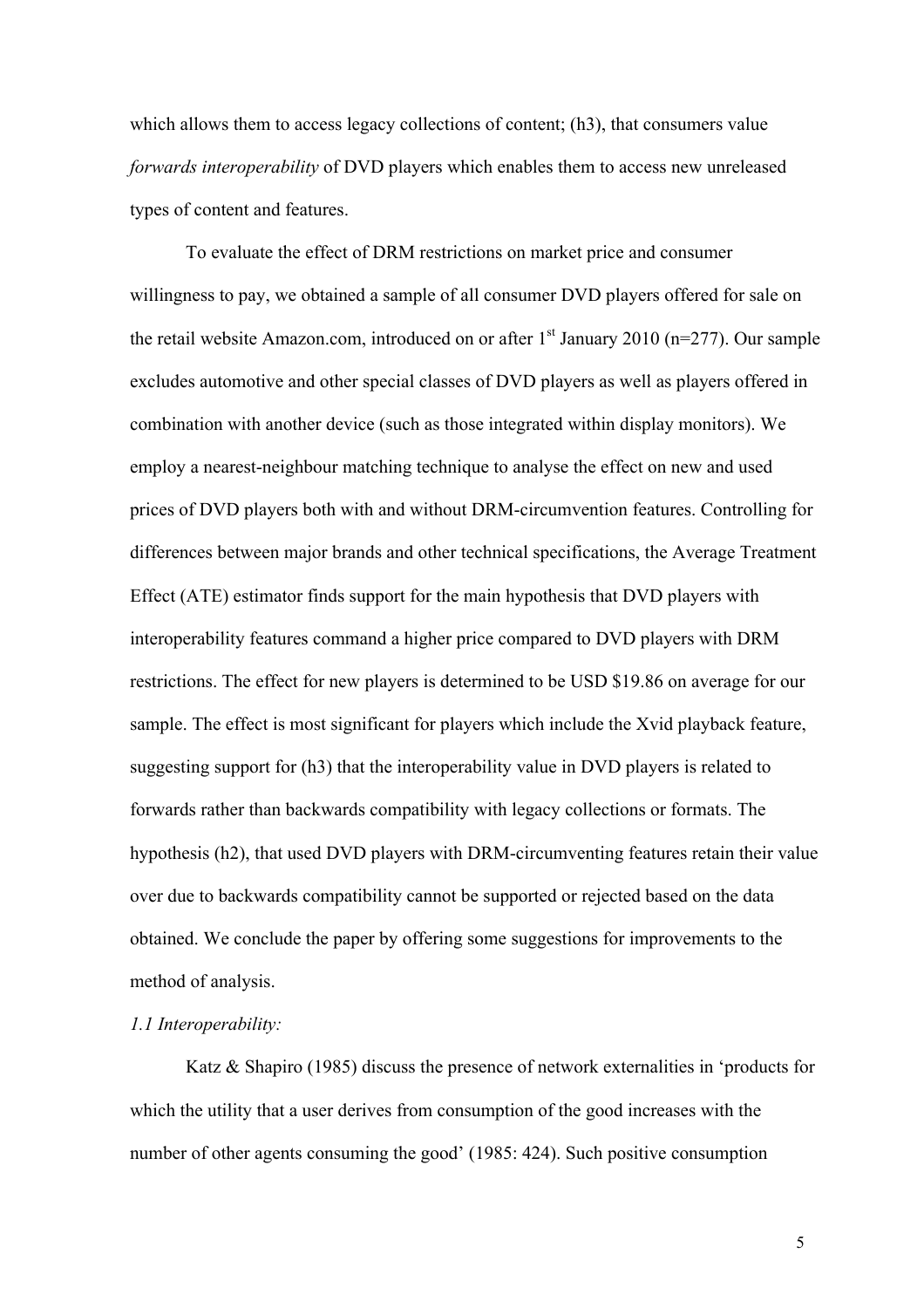externalities can be generated directly, for example through the ability to communicate with more users of a given device. Indirect effects can also arise from additional benefits provided by the number of users, for example the provision of third-party content for a popular playback device, or where costs are reduced due to after-market service availability. Importantly, networks can comprise of single or multiple firms whose products or users interact (1985: 424). Katz & Shapiro theorise the effect of consumption externalities on consumer choice in an oligopolistic condition, and find that when consumers expect a given seller (standard) to be dominant, they will be willing to pay more for the firm's product, and it will be dominant in the market (1985: 425). A problem for policy is that the private incentives for firms to offer compatible products can be lower than the social incentives for doing so under certain conditions, such as different market position.

In their influential analysis of the welfare effects of an 'installed base' in consumer goods, Farrell & Saloner (1986) identify the possibility for 'excess inertia' as well as 'excess momentum' caused by transient incompatibility costs for adopters of a new standard. There are a number of sources of benefit to consumers when a product is compatible with the same product used by others. Demand-side economies of scale arise from the features of interchangeability of complementary products (e.g. when software runs on different devices), ease of communication with other users (e.g. due to shared technical language) and cost savings arising from interchangeability of components (1986: 939).

DRM, while not considere in foundational economic theory on switching costs and network effects, might interrupt the ability of consumers to benefit from direct and indirect network effects predicted by the presence of a large installed base. For example, removing the ability to play back certain content from other regions or on legacy formats reduces the overall catalog of complementary products available to a consumer. Devices may not be able to 'talk' to each other as freely, preventing communication benefits from the presence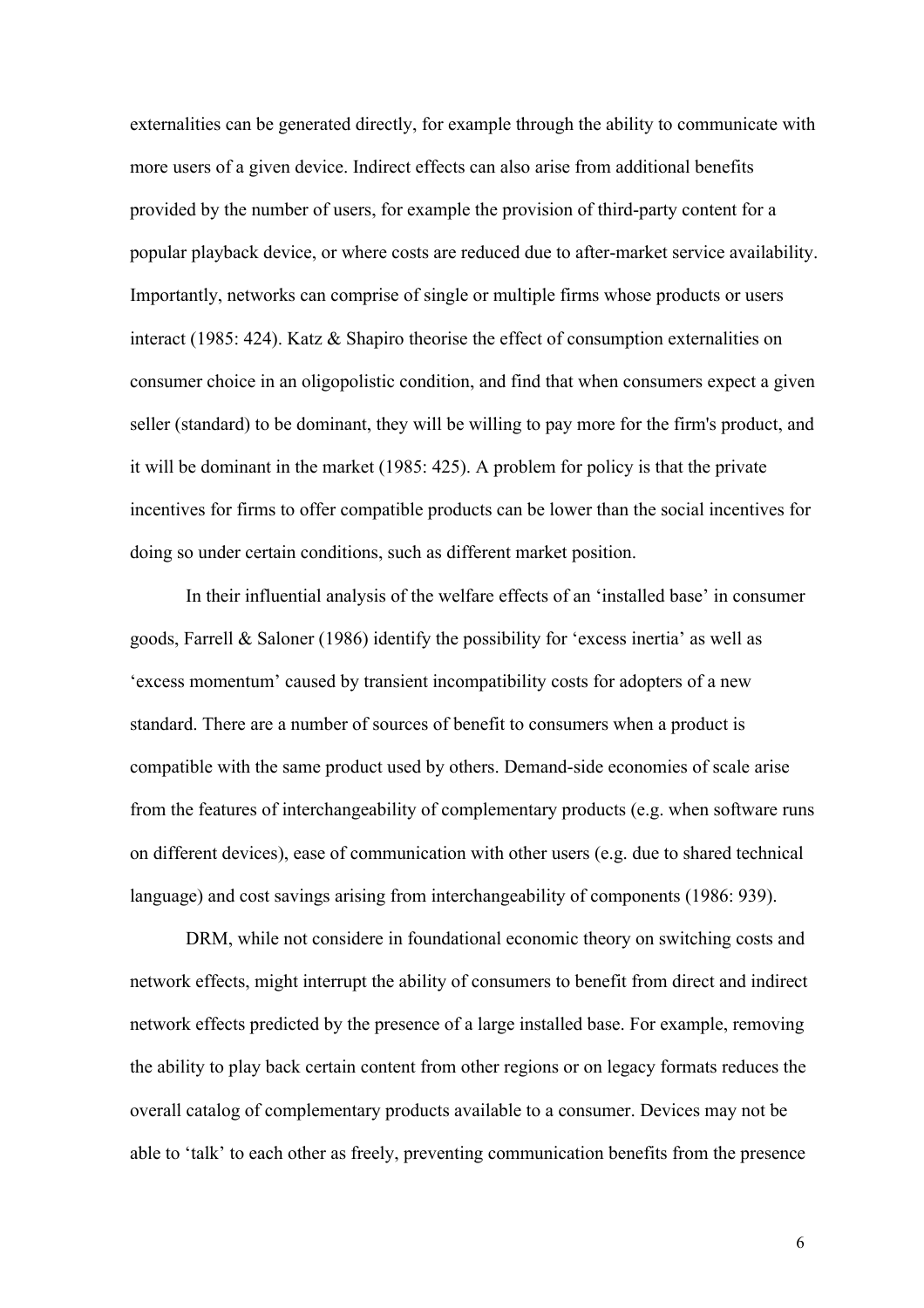of a network. Marchand (2016) has found that device manufacturers can benefit in late product lifecycles from the release of complementary goods which leverage direct network effects, specifically multiplayer features in a video game. The presence of DRM restrictions on both an old and new technological standard could amplify the social costs of excess inertia, by artificially heightening transient incompatibility costs and locking out complementary overlapping goods.

We expect that consumers will place a value interoperability features because they increase the utility of the product by enabling its use with complementary products.<sup>7</sup> Building upon the propositions from the literature discussed above, in the context of DVD players we further propose that consumers may derive specific forms of utility from interoperability in two directions: backwards and forwards.

*Backwards interoperability* implies compatibility with preexisting content which may or may not be in the possession of the consumer (for example a large back-catalogue of existing titles or a collection of discs with specific regional coding). Even when content is not in the possession of a consumer, it may still provide value to prospective buyers due to network effects or economics of scale. This form of backwards interoperability may also increase the value to consumers if it allows playback of a legacy format into which the consumer has already invested significantly (sunk costs). In our sample, multi-region playback (which allows consumers to access a wider collection of films) is a common feature advertised by sellers as well as queried by consumers in Q&A sections of Amazon product pages.

*Forward interoperability:* By contrast, consumers may also obtain additional value over time from the ability to access content in new technologies and formats as they are

<sup>7</sup> van Wegberg, M. J. (2004). Standardization and Competing Consortia: the Trade-off between Speed and Compatibility. *International Journal of IT Standards & Standardization Research*, *2*, 18-34.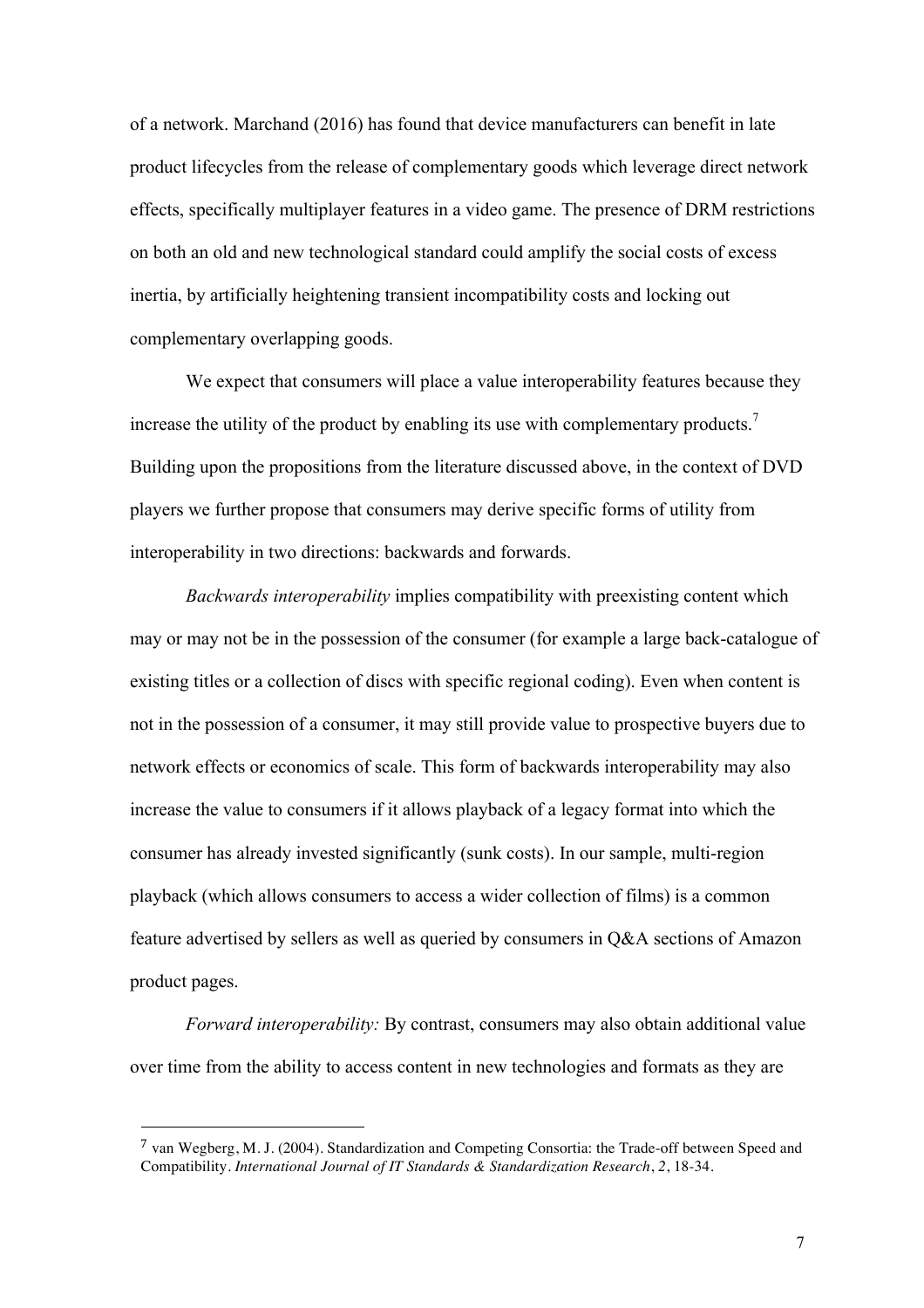developed. This may occur if a manufacturer makes a pledge to adopt an open standard for which consumers believe new content or functionality will be made available. Or, it may simply occur because a follow-on innovator identifies an opportunity to interoperate with an open product. In the context of the market for DVD players, the adoption by some manufacturers of the Xvid standard and other open file formats constitutes a pledge of forward compatibility as it enables consumers to access films obtained via other means (including unlawful downloading). DVD Players which feature USB input may also enable consumers to change or update device firmware to access emerging technologies, adding functionality in the future.

#### *1.2 Background on DRM protection*

Digital Video Disc (DVD) is a video format specification first developed by a consortium of patent-holders (now named the DVD Forum) in 1995. An advantage of the format is that it is able to hold a high capacity of data (4.7 Gbytes per layer, higher than the storage capacity of Compact Discs) (Bloom et al, 1999). The DVD Forum initially consisted of 10 member companies, including manufacturers Toshiba, Hitachi, Philips, Sony, and Pioneer, as well as content owners Time Warner. Consumer DVD players were introduced to the consumer market in late 1996. Around the peak of the DVD format's popularity in 2003, the Forum consisted of 212 member companies.<sup>8</sup> As of 2016, the group includes 71 companies, while the composition of membership has changed to include computer device manufacturers (NVIDIA, Realtek Semiconductor) as well as a greater number of content rightsholders (Disney, Paramount, Starlight Video). The DVD Forum manages the licensing of DVD format technology as a 'pool' of patents and charges a per-unit fee on the sale of

 <sup>8</sup> van Wegberg, M. J. (2004). Standardization and Competing Consortia: the Trade-off between Speed and Compatibility. *International Journal of IT Standards & Standardization Research*, *2*, p. 21.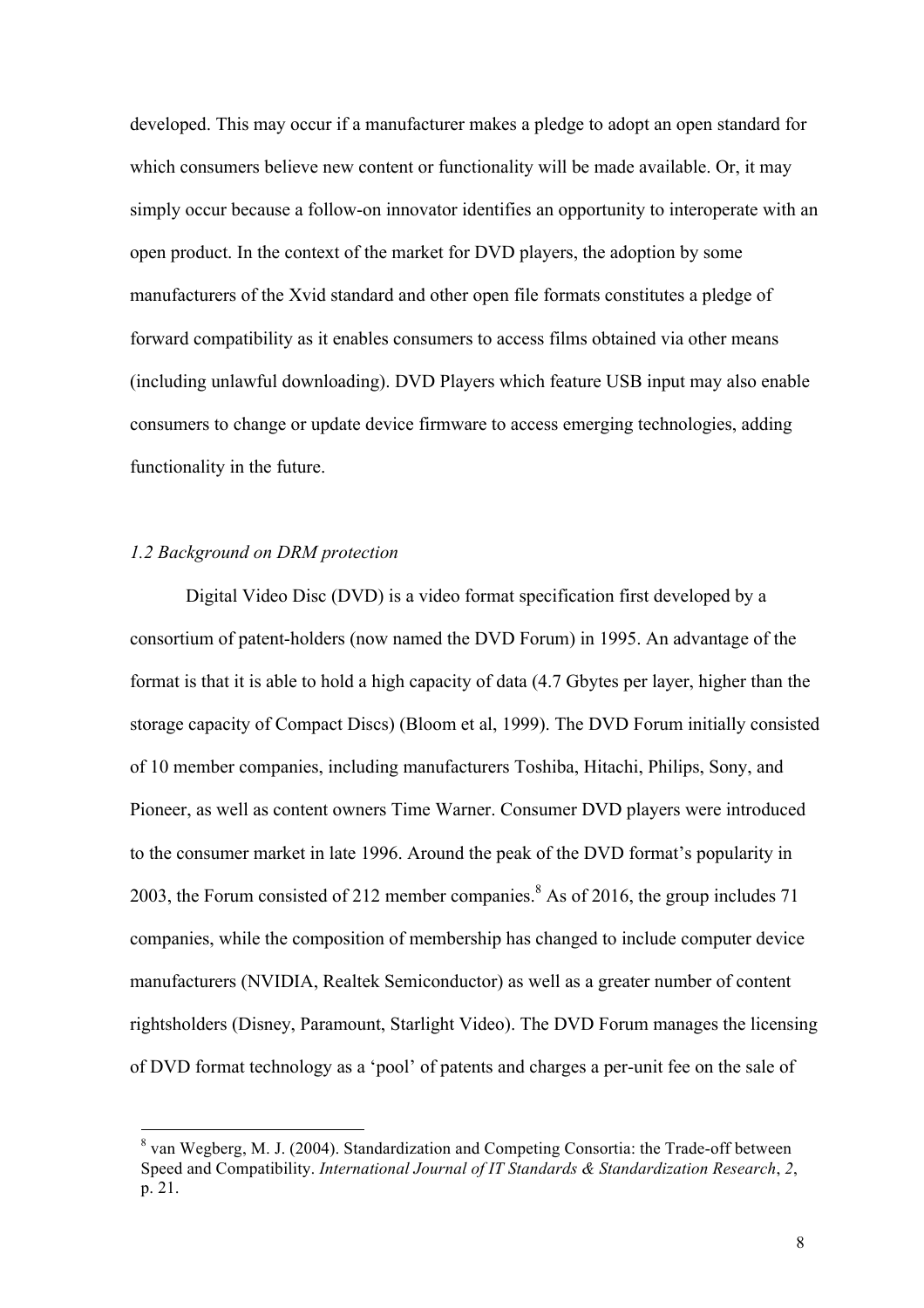discs, players and decoders to licensees. <sup>9</sup> The group also manages the development of the DVD format specification.

In conjunction with the DVD Forum, the DVD Copy Control Association (CCA) consists of an overlapping group of firms, and manages the DRM technical specification and licensing for manufacturers and content producers. Two forms of DRM used in DVD players are the Content Scramble System (CSS) and Regional Playback Control (RPC) system. CSS resides on the player, the drive and the disc and controls read, playback and region. For the purposes of this study, we focus primarily on playback and region restrictions enabled by DRM systems available to manufacturers of DVD players:

*Read / Playback:* The Content Scramble System encrypts the contents of an MPEG-2 DVD and provides compliant players with set of keys to decrypt the contents for playback. One key is stored in the header region of a CSS-enabled disc, and was designed to be read only by authorized types of players. Another key is unique to the MGEG-2 file contained on the disc. Non-compliant players from manufacturers that have not licensed CSS will be unable to play back the content of discs containing encrypted content Further, this method of encryption prevents consumers from being able to make copies of discs, since a new burned DVD would not ordinarily contain the second key contained in the header area of the disc (Bloom et al, 1999).

*Region*: The data contained on a DVD disc is not encoded specifically for NTSC or PAL display standards, so could conceivably be a global standard, which was not the case for content recorded on older analog VHS tapes. However, the region-control mechanism developed by the DVD-CCA divides the world into 6 regions and provides manufacturers

<sup>9</sup> Park & Scotchmer (2005)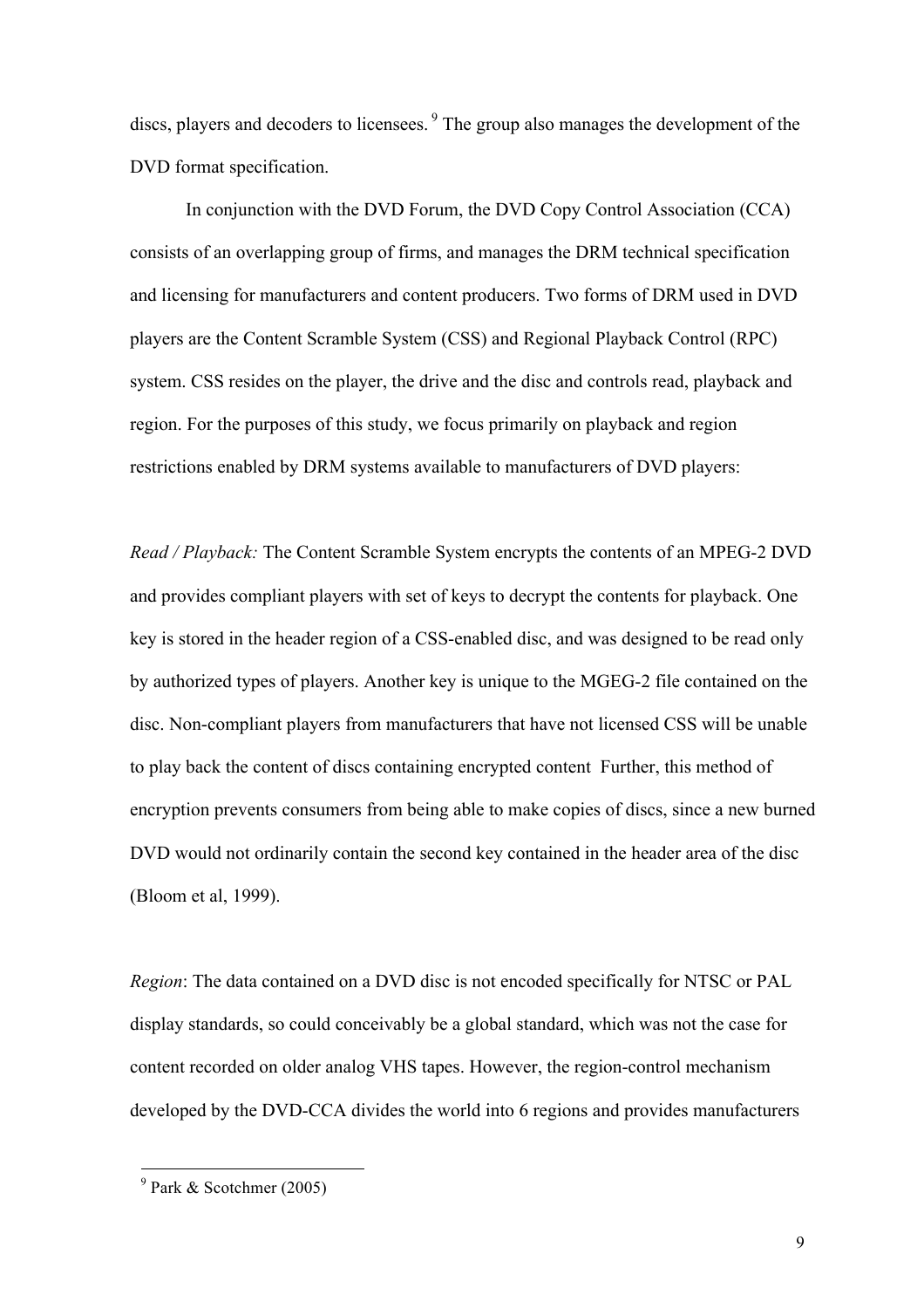the ability to prevent players sold in one region from playing back discs from another. This would mean that a disc purchased in America could not be played back, say, in France, even though the aforementioned NTSC/PAL encoding is no longer a technical impediment (see Doctorow, 2008; Yu, 2012). Technically, the system uses a series of numerical 'flags' to indicate playback rights on discs. Region '0' permits worldwide playback; 1-6 denote different territorial groupings (e.g. region 1 refers to Canada and the USA, while Mexico is in region 4 with Latin America and Australia). Region 7 is used to flag media PR and other special copies, while Region 8 is reserved for airlines and other leisure markets (Yu, 2012).<sup>10</sup> Technically, the system relies on matching flags encoded in the firmware of a DVD player device at the factory with flags contained in a header file on DVD discs. As of 2010, many DVD players were shipped without region locks in their firmware, or with the ability to play back DVDs from all regions. Additionally, some users have found ways to 'unlock' players or change their encoded region by inputting codes into the device.

## *2. Research design and methods:*

 

We are interested in understanding the effect, if any, of interoperability features on the price that consumers are willing to pay for DVD player devices. In order to attempt this, we obtain real-world market data by crawling product pages on the Amazon.com online retail platform. This crawling approach enabled the researchers to extract structured data on every product offer in a given category (in this case, consumer home DVD players). Amazon conveniently presents product pages in machine-extractable format, with prices, product features and user reviews consistently listed across products. To analyse the results, we employ a quasi-experimental approach to estimate the Average Treatment Effect (ATE)

 $10$  It has been noted that region locks confer economic benefits to content producers, such as the ability to price-discriminate through 'windowing' (Doyle, 2016).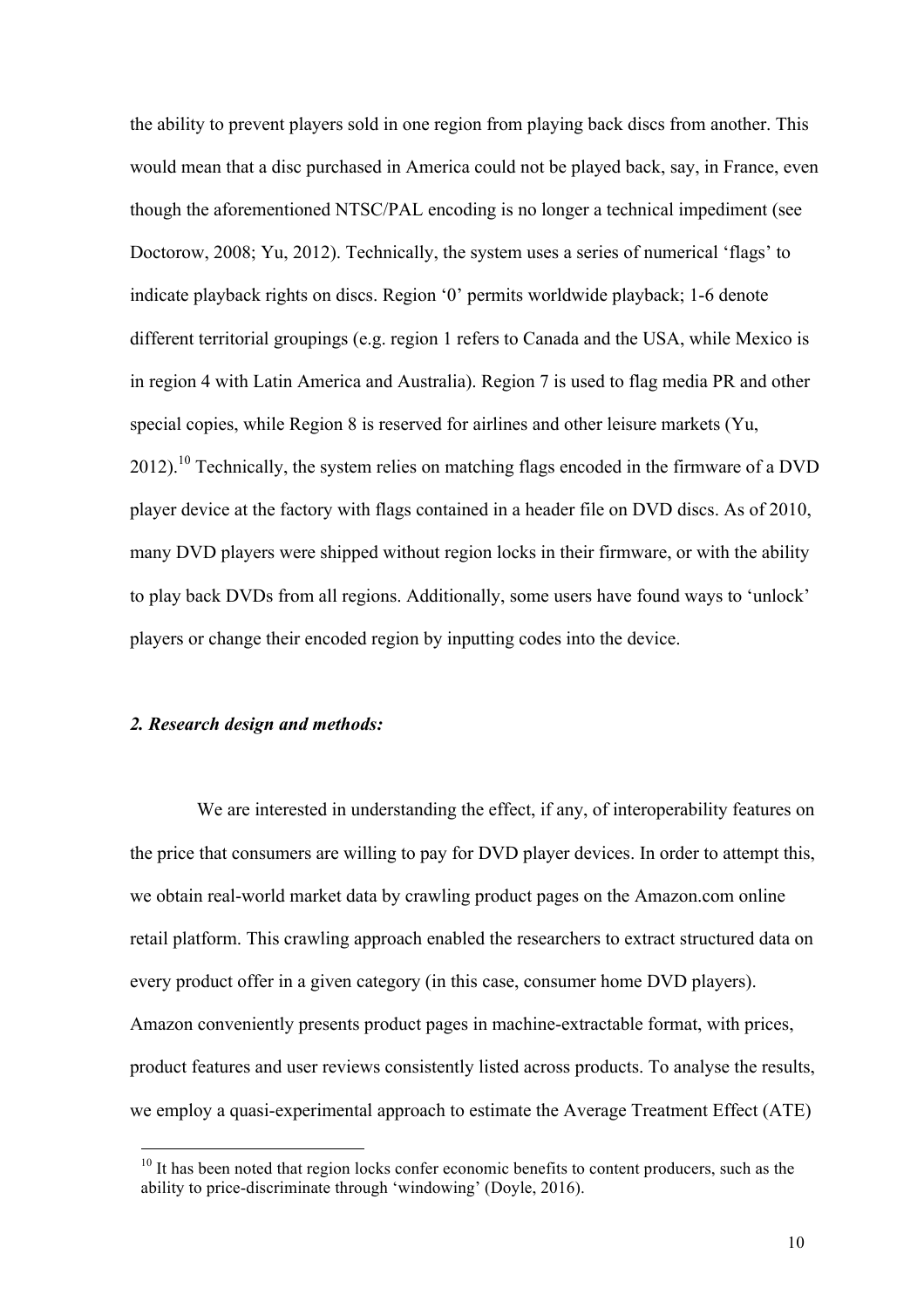of the presence of specific interoperability features on the price of consumer DVD players which share other features in common. Given DVD player price (either used or new), seller characteristics and other information (2010-2016) in the Amazon US website, we try to determine impact of a 'treatment' on DVD players using a nearest neighbourhood matching method.

## *2.1 Sample:*

Using a web crawling technique, we obtained a sample of all DVD players sold on the Amazon.com retail marketplace introduced on or after  $1<sup>st</sup>$  January 2010. We used this arbitrary time period to limit possible effects of bias introduced by changing technology on the analysis, as well as to limit the presence of 'zombie' price listings in our sample (out of date listings by third-party sellers that have never been updated). This time period selection also enabled the researchers to match DVD players according to covariates which reflect more recent features of interest. For example, 1080p up-converting and the presence of USB ports are relatively recent product innovations. DVD players were considered to be for sale if their listing contained at least one new or used price (offer). This yielded a sample of 277 individual product listings. In order to ensure basic similarity across products, our sample included only DVD players for home cinema use in the 'Electronics' category and excluded automotive devices, DVD players embedded within display monitors or computer components such as DVD RW drives. Players not for home cinema use were excluded because the employ different forms of DRM restrictions and have different sets of desirable features and would therefore not be suitable for comparison using the ATE technique.

The use of Amazon.com as a site for data collection presents certain advantages and limitations in the context of this study. First, there is no public record on the website itself of changes, price history, or removal of products. Furthermore, we can determine only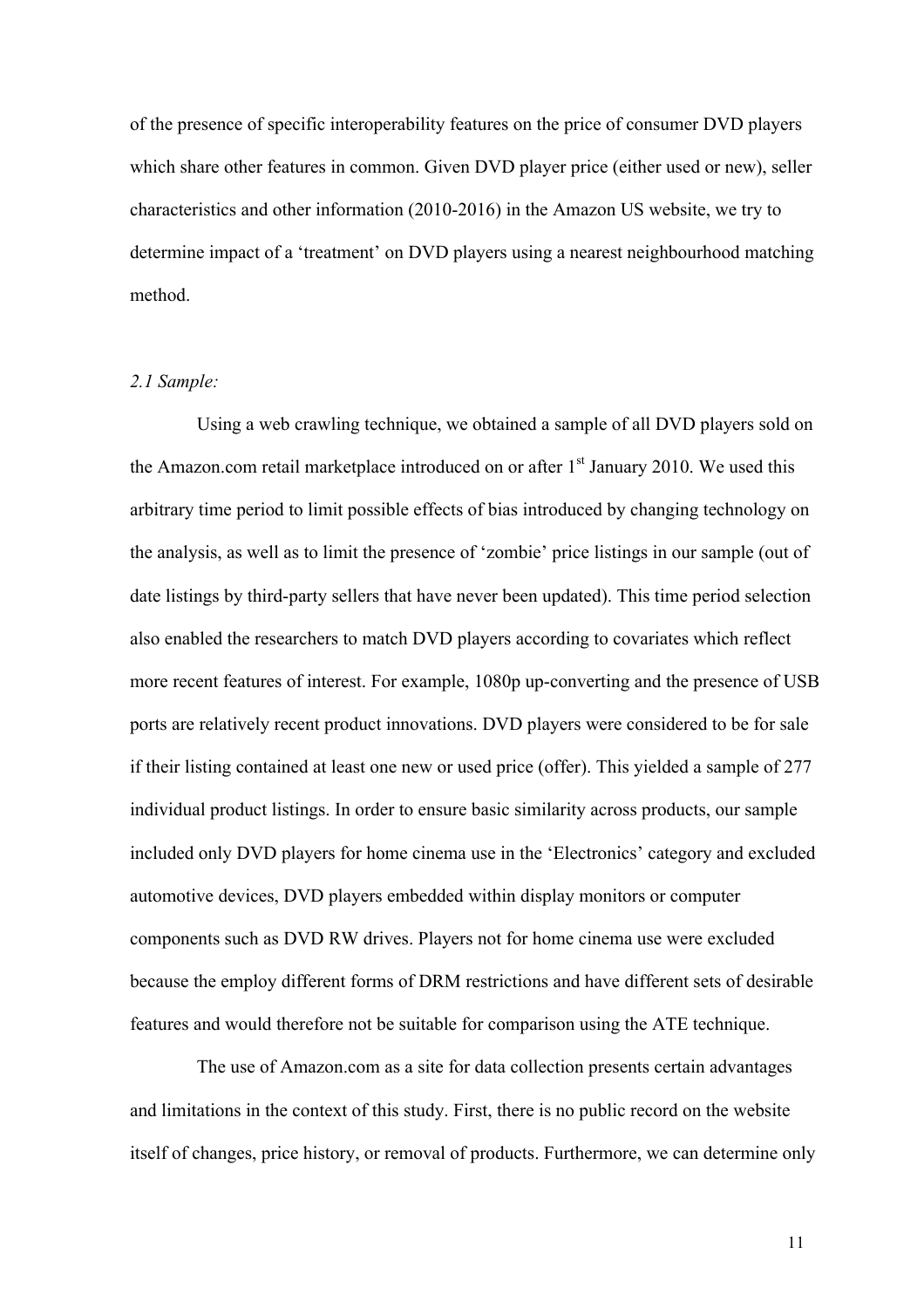when the product was first added to the Amazon.com website, not when it was first manufactured. Products may have been released, sold and removed in the time before our web crawl captured the sample in July 2016. Product pages, while conveniently structured, feature disparate levels of detail about actual product features. Some third-party and used product sellers do not follow the standard listing protocol and include or exclude product information. It is possible that products may possess features not described by Amazon or the product's seller. For the purposes of this research, we rely only on information available to users on the Amazon.com product page, so interoperability features not advertised there will be unknown to us. We make the assumption that sellers we seek to accurately describe product features and include them where possible, and that consumers will be influenced in their purchasing choice by the same information available to them on the product page. Future research could mitigate these issues partially by combining the Amazon features with third-party data about interoperability maintained by an external website. This approach is discussed in further detail in the conclusion.

#### *2.2 Variable coding:*

For each DVD player product listing, we obtained all information contained on the Amazon.com product listing page. However, for the purposes of this study, we retain only specific dependent variables, controls and other variables of interest. Specific variables and their attributes are described below and summarized in Table 1.

#### **Table 1: Key variables and attributes**

#### **Dependent Variables**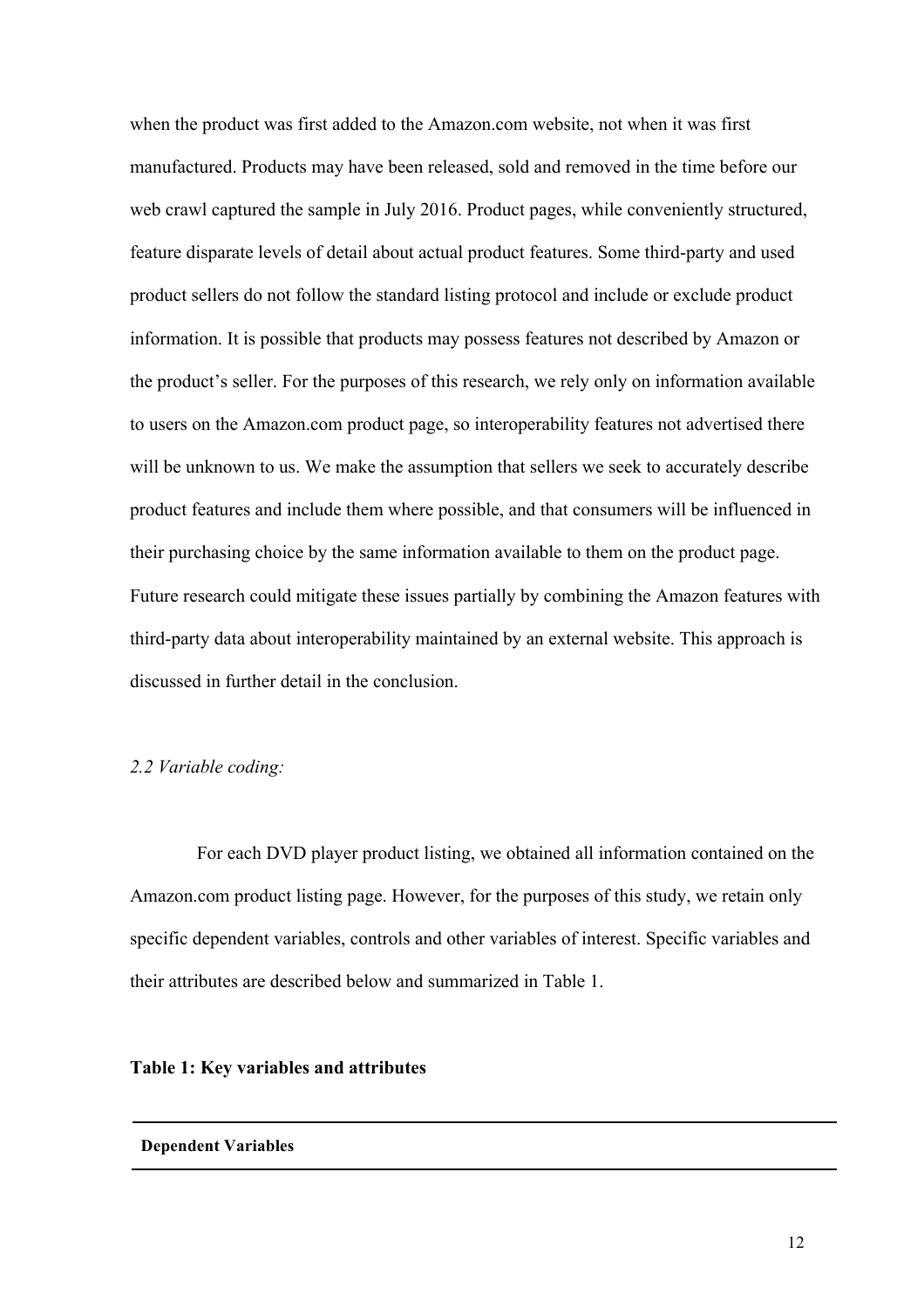| Lowest new price      | The lowest price from any seller for a new<br>condition DVD player on the product page.   |
|-----------------------|-------------------------------------------------------------------------------------------|
| Lowest used price     | The lowest price from any seller for a used<br>condition DVD player on the product page.  |
| Lowest combined offer | Takes the lowest price, either new or used, for a<br>given product listing.               |
| Price diff            | The difference between the lowest new and used<br>offer when both conditions were offered |

# **DVD Player Features – Treatment**

| VCD compatible  | The player features ability to play back Video<br>CD disc format                                               |
|-----------------|----------------------------------------------------------------------------------------------------------------|
| Multi region    | The player is capable of playing DVDs from<br>more than one region.                                            |
| Xvid compatible | The player is able to display files encoded using<br>an open format, including unauthorised digital<br>copies. |
| Any interop     | Dummy variable, $1 =$ player includes any<br>interoperability feature, 0 otherwise                             |

# **DVD Player Features – covariates**

| Is major brand     | Dummy<br>$1 =$ player is from a major manufacturer 0=<br>otherwise                                         |
|--------------------|------------------------------------------------------------------------------------------------------------|
| Upconvert 1080     | Dummy<br>$1 =$ player contains up-conversion feature, 0=<br>otherwise                                      |
| Feature USB        | Dummy<br>$1 =$ player features USB input 0= otherwise N                                                    |
| Feature HDMI       | Dummy<br>$1 =$ player features HDMI port, 0= otherwise                                                     |
| Date introduced    | Year of introduction of DVD player on Amazon<br>website (proxy for age)                                    |
| Used condition     | Condition of player if used. 1=acceptable,<br>$2 = \text{good}, 3 = \text{very good}, 4 = \text{like new}$ |
| Used seller rating | The cumulative rating of the seller by users of<br>the Amazon.com website. Ranges from $1 - 5$ .           |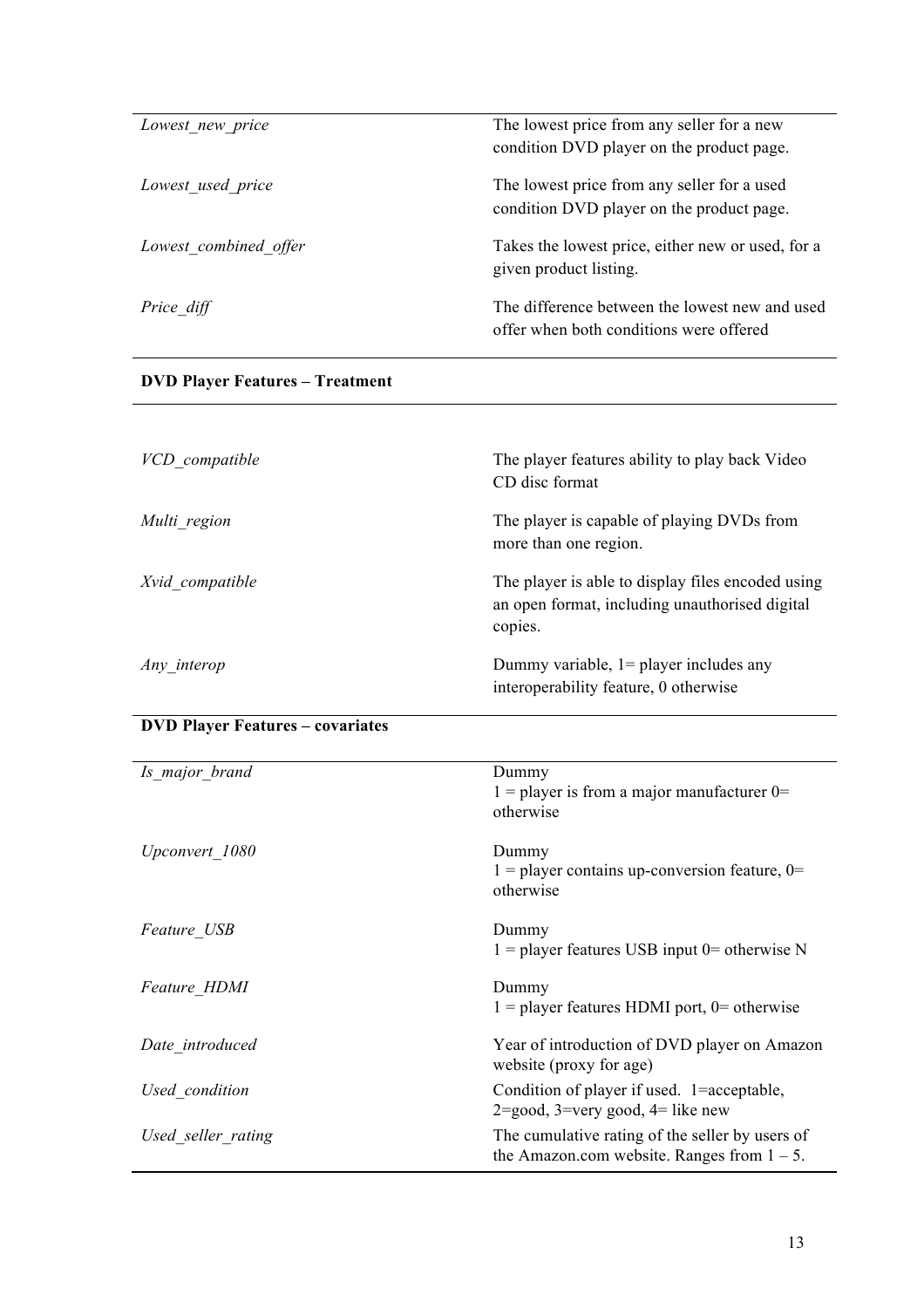#### *2.3 Dependent variables*.

The main dependent variable in this analysis is the price of players in USD. The sample includes both new and used DVD players, so we collect both new and used prices for players when available, and we distinguish between these for the purposes of further analysis. In every case, we collected the lowest available new and used prices displayed on the Amazon listing for the DVD player on  $15<sup>th</sup>$  July 2016 (the date of web crawl). For the purposes of analysing the entire sample, we used *lowest\_combined\_offer*, which takes the lowest price, whether new or used, for each player (n=277). We compute an additional dependent variable*, price\_diff*, by subtracting the lowest used price from the lowest new price for those DVD players where both new and used options were available for purchase. Finally, for players where only a used example was offered, we record *lowest\_used\_price*. We assume that the listed price reflects, to a satisfactory degree, consumers' willingness to pay. Our assumption is supported by the auction-like dynamic character of the Amazon marketplace: prices set by Amazon and third-party sellers are visible to all, and sellers may under-bid one another with lower prices to attract consumers. To improve our understanding of the relationship between price and actual sales, we collected information on device sales rank and star rating, discussed below.

#### *2.4 Independent variables:*

*2.4.1 Interoperability Features:* The main treatment variable used in our analysis is the presence of features which provide interoperability beyond what is restricted by CSS DRM restrictions on DVD player hardware. As described above, the DVD Copy Control Association provides licensed manufacturers with a DRM standard to control both the playback of authorized content from discs made by authorized producers, and on the region of playback allowed, even when the non-local DVD disc would ordinarily be accessible on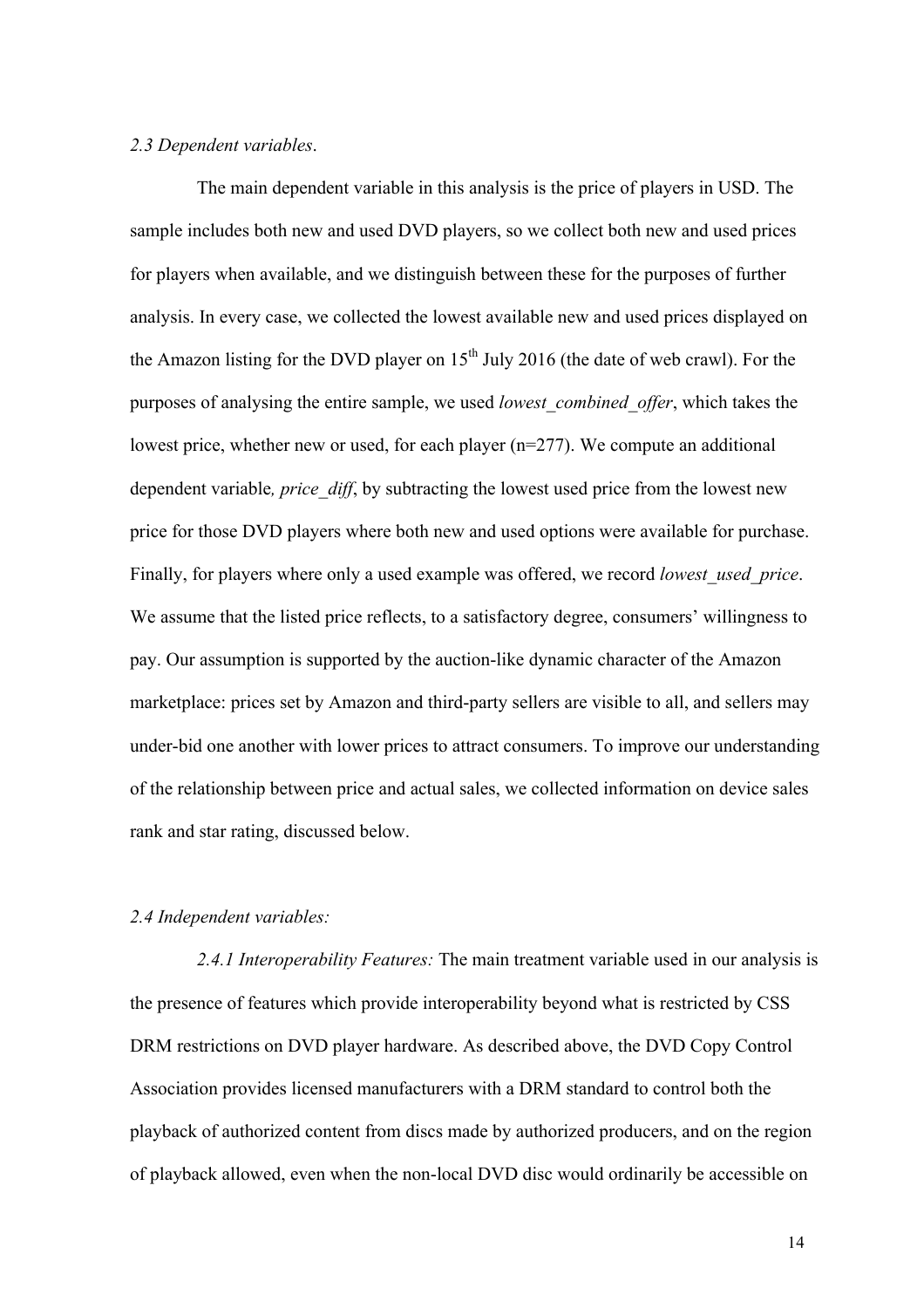a machine from that territory. We distinguish between different types of interoperability features in order to test hypotheses about the utility derived from forwards and backwards compatibility. First, we record information about interoperability features related to legacy disc playback. In the context of DVD players, we use the variable *is\_VCD\_compatible* to identify players capable of reading the non-DRM protected Video CD format, a legacy medium. Second, we record information about region playback. The CSS enables manufacturers to control the region(s) from which discs may be played on a given player. Some manufacturers advertise their players as being multi-region (playing back discs from one or more region codes) or being entirely region-free. We combine those two interoperability features in the variable *is multi region*, which captures any compatibility beyond a single region (in our study, the majority of advertised players are flagged for region 1: USA and Canada). Third, we consider the ability of player to access files that are not encrypted with the CSS DRM system. Some commercially sold media players are able to play back content in file formats other than the MPEG-2 video and audio on commercial DVD discs, using the disc itself, a USB drive, SD card or other storage medium. For example, Xvid is an open source video encoding library which builds upon the MPEG-4 video standard. This file format has been commonly used to rip and compress films and other content for circulation across the Internet (including unauthorised copying). We identify DVD players with this capability using the variable *is\_Xvid\_compatible*. Finally, we record information about whether the DVD player is equipped with USB ports or other input methods to enable future firmware updates, new file formats or new codecs to be accessed.

*2.4.2 Matching covariates:* Since we are interested in detecting only the price premium attributable to interoperability features, we control for other features that may be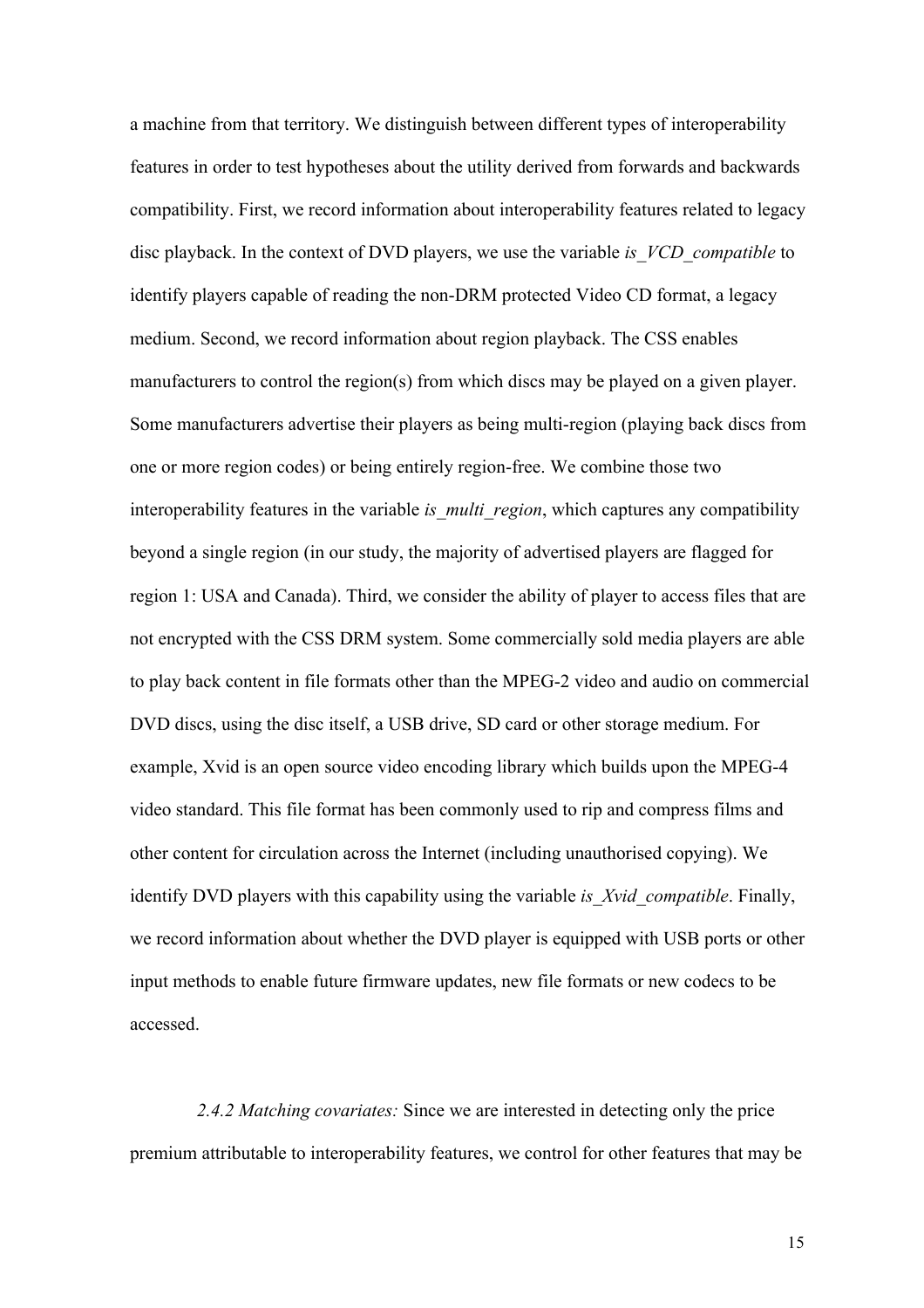desirable to consumers by matching using those covariates. The features that we use in this study as controls are as follows. To control for perceptions of quality related to the source of goods, we identify the manufacturer of the DVD player from the product page and record this information. We determine whether the manufacturer is considered to be a 'major brand' by its presence within the top-10 brand equity ratings in a 2012 USA consumer survey.<sup>11</sup> We record this as a binary variable *is major brand*. We record specific features not related to interoperability that may be desirable to prospective consumers. The variable *upconvert* 1080p captures those players that are equipped with software to automatically increase the output resolution of the video signal to display on HD 1080p television screens. The variable *features* hdmi captures players which include HDMI-out ports which are capable of sending a higher video quality to newer displays. The variable *date\_introduced* is the year of release of the player, used to control for general improvements in technology and manufacturing over the time period covered by the sample (January 2010 – July 2016).

*2.4.3 Used condition covariates:* Certain analyses focus on the used price for players where a new example is not available. In order to control for differences in the condition of used devices as well as other features related to the used offer, we collected and coded the following variables: *lowest\_used\_condition* is a categorical description of the condition of the device with the lowest used price as set by the seller (1=acceptable, 2=good, 3=very good, 4= like new). We also recorded the average *seller\_star\_rating*, which ranges from 1-5, and the variable *seller\_rating\_percentage* calculated by Amazon.com based on reviews of that individual seller.

<sup>&</sup>lt;sup>11</sup> See Ranking of Consumer Electronics Brands in the United States by brand equity. Accessed online: https://www.statista.com/statistics/240112/brand-equity-of-consumer-electronics-brands-united-states-us/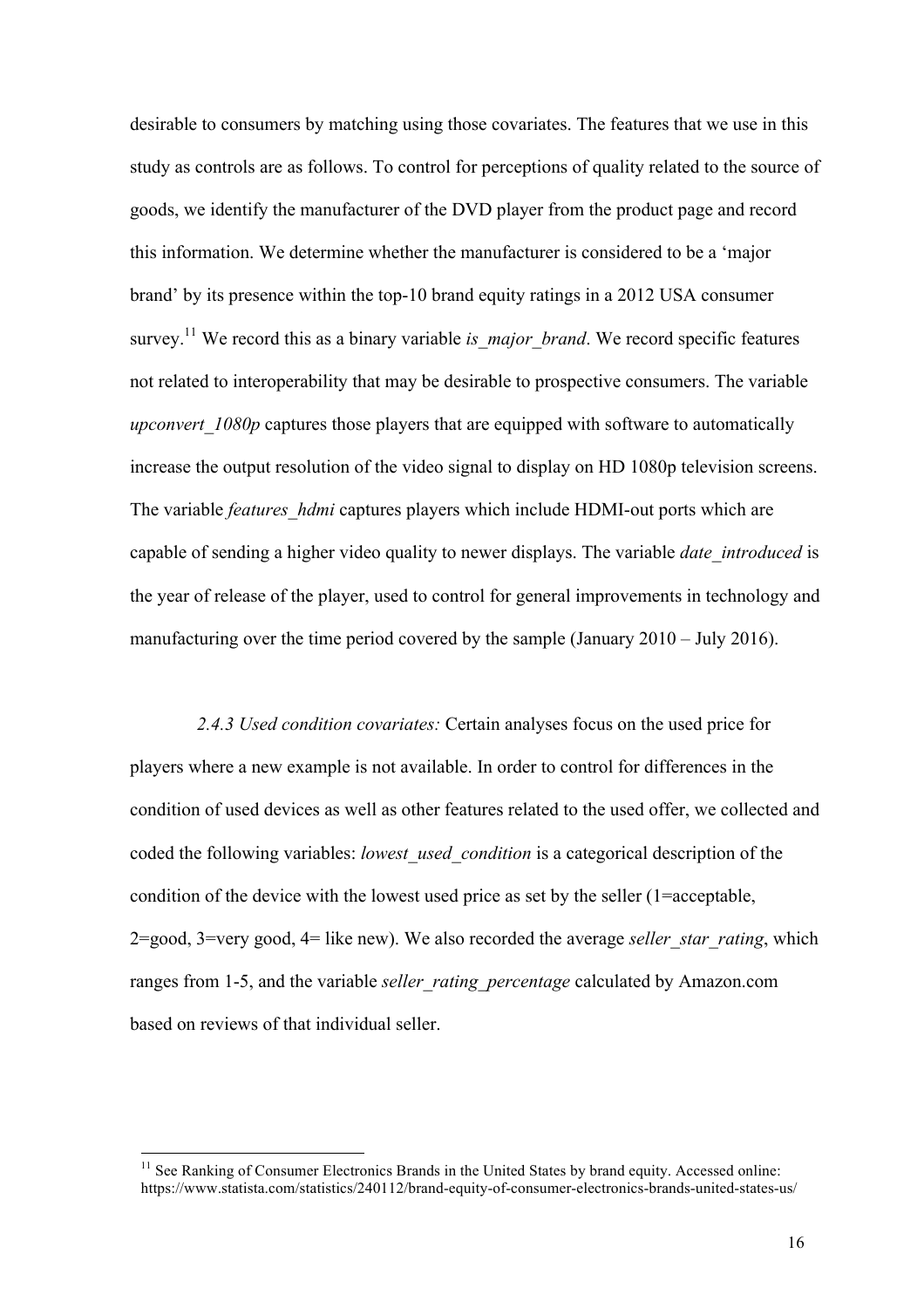*2.4.4 User rating values:* We further collected information from Amazon about the sales rank of individual products, using the variable *Amazon\_sales\_rank*. The method that Amazon uses for assigning this rank to product pages is non-transparent, but appears to rank the sales of items in specific categories (in this case: Electronics) for a non-disclosed trailing period of time. We further covert this to a *normalised\_sales\_rank* by ranking the order of DVD players as they entered our sample from 1-277.

Additional variables that were collected but are not used in the present study relate to listed prices other than the lowest, product identifier codes, warranty information, related product information, shipping time periods and shipping rates.

#### *3. Analysis:*

#### *3.1 Estimation strategy:*

The estimation strategy is as follows: First, we estimate an Ordinary Least Squares (OLS) regression model on the dependent variable *log\_price* (taking the log of *lowest\_combined\_offer* in USD) with a variety of our treatment and control variables. We do this to observe interactions between independent variables and to identify correlations. Each of our model specifications include certain groups of variables in order to observe relationships between (i) only the independent variables of interest (treatment), (ii) the dummy variables; (iii) all variables excluding sales rank and (iv) all variables including the sales rank of products. A drawback of the OLS analysis is the low goodness-of-fit numbers (adjusted R-squared numbers), which is addressed in the following section.

Second, we evaluate our hypotheses by performing a series of Average Treatment Effect analyses. In these we observe how our dependent variables (new price, used price, price difference) vary with treatment variables, when these comparisons are carried out between closely matched DVD players. We use a nearest-neighbour matching technique,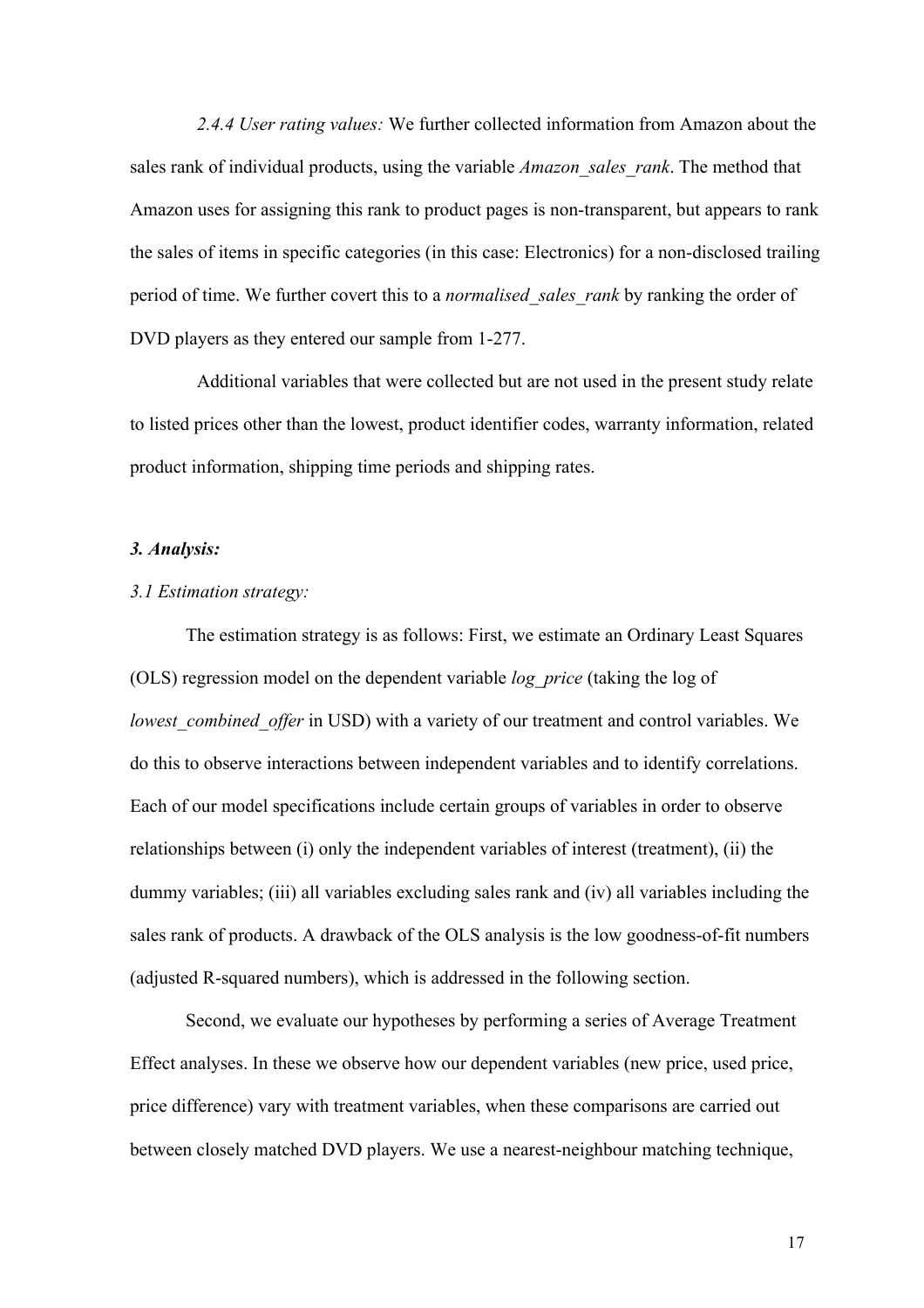which takes into account similarities between DVD payers, on the variables discussed in the previous section 2.4.2, titled *'Matching covariates'*.

We measure the effect of our treatment of four related price variables: (i) new price in USD, (ii) used price in USD, (iii) lowest combined offer of new or used price in USD, and (iv) the difference in price between new and used condition when both types are available. Finally, to check for the effect of treatments on other variables of interest, we perform four additional ATE analyses using the same matching covariates, but with qualityrelated dependent variables. These quality related variables are: (i) average star rating of the product by users, (ii) number of ratings received, (iii) sales rank as reported by Amazon, and (iv) sales rank normalized for our sample only.

#### *3.2 Analysis using Ordinary Least Squares (OLS):*

Our hypothesis 1 predicts that consumers will generally value interoperability in DVD player devices, and that this will be reflected in higher price. Table 2 presents the results of an OLS regression using the log of the lowest combined price offer as the dependent variable. We find a significant, positive influence on price for interoperability features in general (*any\_interop*) and specifically for *Xvid\_compatible* players, across different specifications.

We observe a significant effect of the control variable *is major brand*, an expected result. We also observe significance for *used* seller rating in certain specifications of the model which exclude user rating and sales rank data. In specifications which include the full range of variables, *user\_star\_rating* and *date\_of*\_*introduction* of players are significant variables. The results suggest that price is dependent on interoperability features and that specific features are significant. Interestingly, none of the main product feature controls are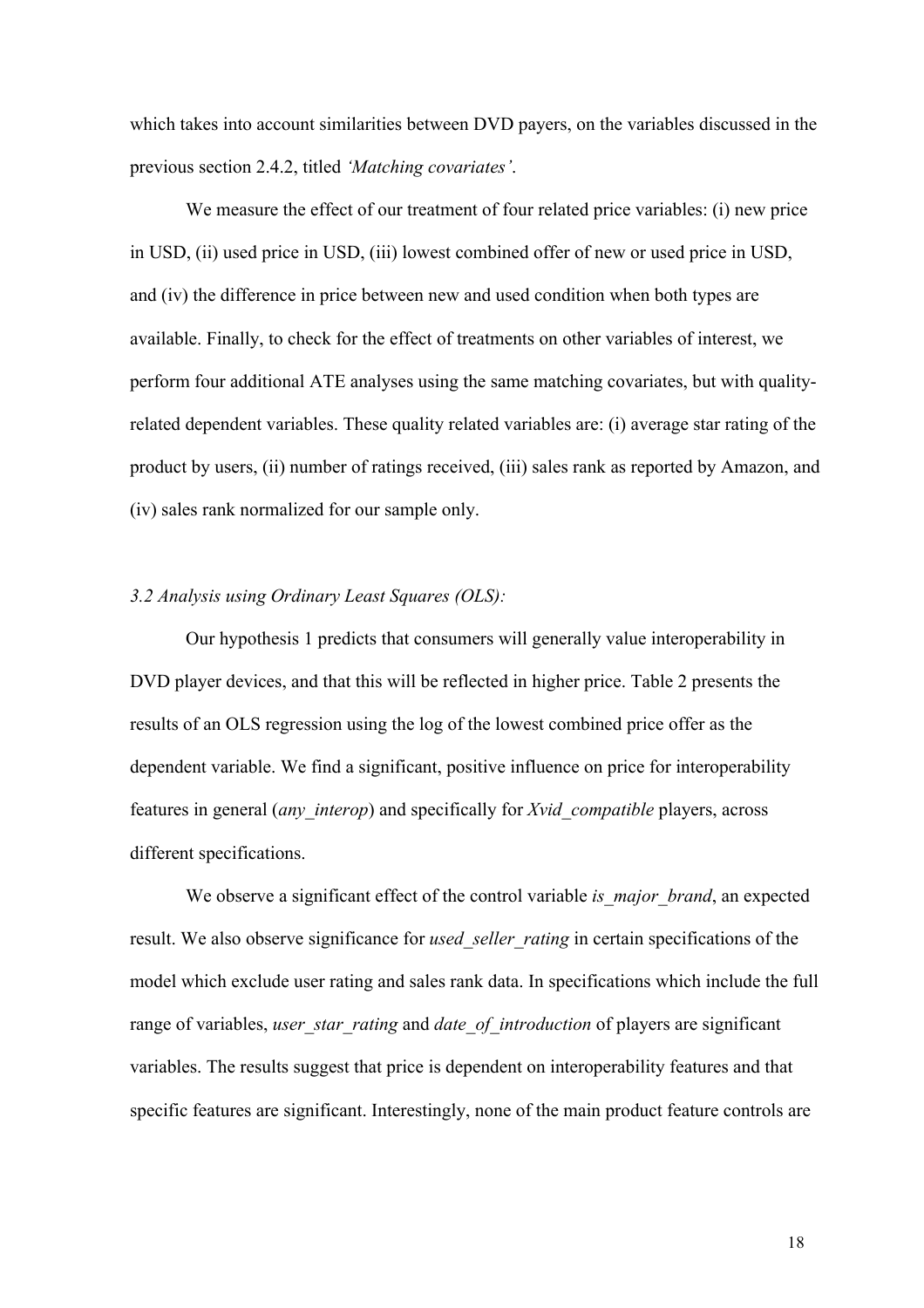significant in this analysis, although star ratings provided by users, both to rate sellers and products, are significant.

|                     | (1)                  | (2)                            | (3)            | (4)            |
|---------------------|----------------------|--------------------------------|----------------|----------------|
| <b>VARIABLES</b>    | log_price            | log price                      | log price      | log price      |
| Sample              | Full sample          | Full sample                    | Full sample    | Full sample    |
| (specification:)    |                      | Dummies                        | Incl user rate | Incl sale rank |
|                     |                      |                                |                |                |
| VCD compatible      | 0.0839               |                                | $-0.136$       | $-0.136$       |
|                     | (0.0979)             |                                | (0.156)        | (0.1617)       |
| Multi region        | 0.0393               |                                | 0.0991         | 0.107          |
|                     | (0.1110)             |                                | (0.130)        | (0.129)        |
| Xvid compatible     | $0.3178***$          |                                | $0.203*$       | $0.2091*$      |
|                     | (0.1001)             |                                | (0.114)        | (0.1153)       |
| Any interop         |                      | $0.292***$                     |                |                |
|                     |                      | (0.828)                        |                |                |
| Is major brand      | $0.166**$            | $0.1613**$                     | $0.268***$     | $0.251***$     |
|                     | (0.0778)             | (0.0757)                       | (0.089)        | (0.089)        |
| Upconvert 1080      | $-0.0169$            | $-0.0162$                      | $-0.122$       | $-0.109$       |
|                     | (0.0866)             | (0.0866)                       | (0.1017)       | (0.103)        |
| Feature USB         | $-0.0499$            | $-0.0614$                      | $-0.0553$      | $-0.039$       |
|                     | (0.092)              | (0.0895)                       | (0.1033)       | (0.102)        |
| Date introduced     | $-0.0001$            | $-0.0001$                      | $-0.0001**$    | $-0.0001**$    |
|                     | (0.0786)             | (0.0000)                       | (0.0001)       | (0.000)        |
| Seller rating       | $0.0097***$          | $0.0092***$                    | 0.008          | 0.010          |
|                     | (0.0035)             | (0.0033)                       | (0.0069)       | (0.007)        |
| Used condition      | $-0.0387$            | $-0.0352$                      | $-0.0511$      | $-0.042$       |
|                     | (0.0344)             | (0.0334)                       | (0.0461)       | (0.049)        |
| Average star rating |                      |                                | $0.103**$      | $0.112**$      |
|                     |                      |                                | (0.0424)       | (0.045)        |
| Number raters       |                      |                                | $-0.0001$      | $-0.000$       |
|                     |                      |                                | (0.0001)       | (0.000)        |
| Amazon sales rank   |                      |                                |                | 0.000          |
|                     |                      |                                |                | (0.000)        |
| Constant            | $4.124***$           | $4.121***$                     | $5.414***$     | $5.291***$     |
|                     |                      |                                |                |                |
|                     | (1.019)              | (1.019)                        | (1.353)        | (1.389)        |
| Observations        | 277                  | 277                            | 277            | 277            |
| Adjusted R-squared  | 0.099                | 0.099                          | 0.178          | 0.182          |
| p > F               | 0.00                 | 0.00                           | 0.00           | 0.00           |
|                     | أمله مله مله<br>0.01 | مالہ مالہ<br>0.07 <sup>4</sup> |                |                |

#### **Table 2: OLS regression on** *Log\_price*

\*\*\* p<0.01, \*\* p<0.05, \* p<0.1

From these systematic correlations between interoperability-related variables and prices across all specifications, we find support for the hypothesis that consumers value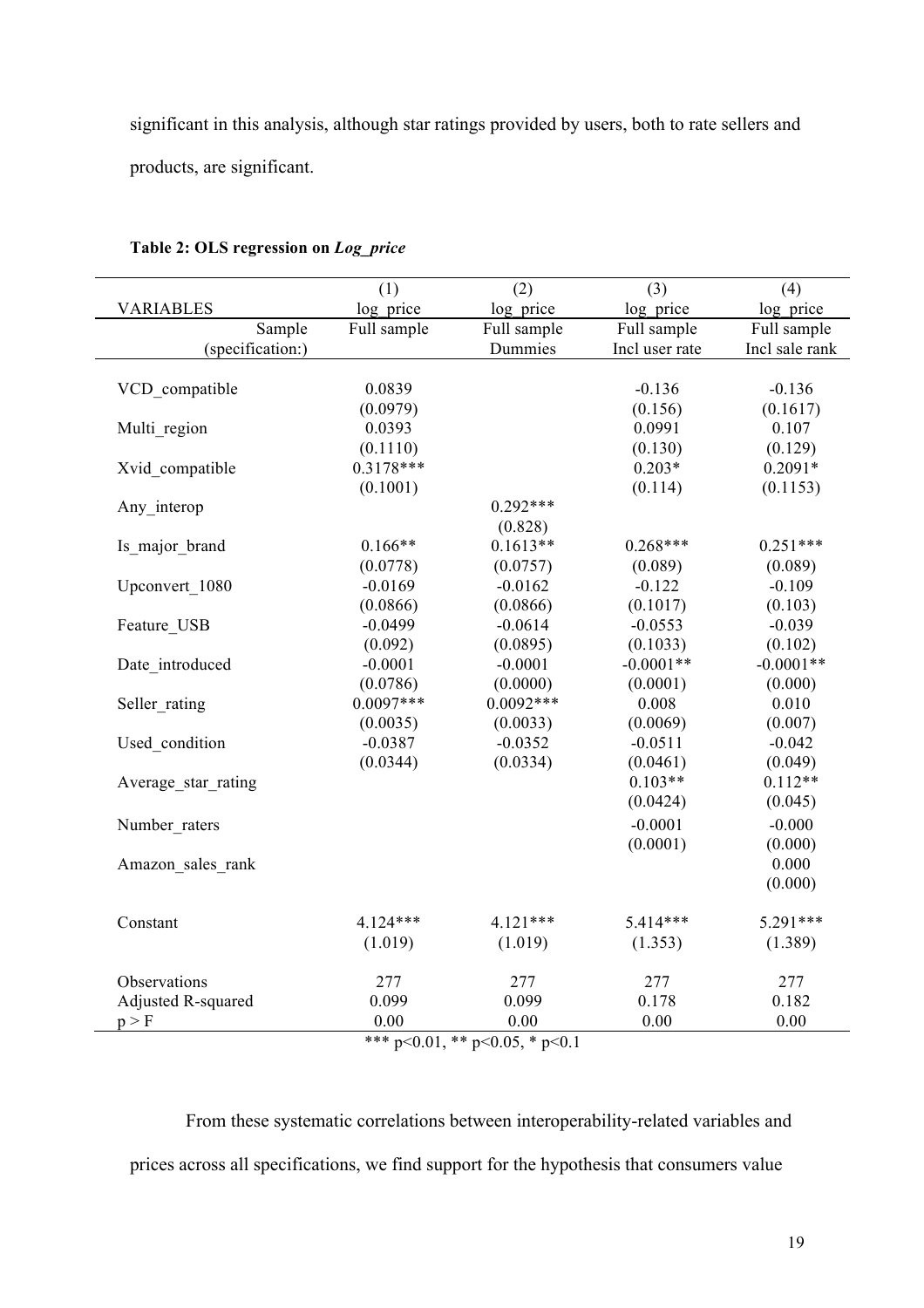interoperability, although a complete causal relationship (as required by hypothesis 1) cannot be drawn from the OLS alone.

To investigate hypothesis 1 further, we next evaluate the results of our quasiexperimental set up using the observational data obtained from the Amazon marketplace. We try to determine impact of a 'treatment' on DVD players using a nearest-neighbour matching method, with covariates denoted by X, outcome variable as Y, and treatment dummy as  $D_i$ . Before employing the matching technique, we must check that our data satisfies the underlying assumptions required for this strategy to work. This is provided in Appendix 1, which shows us that the matching technique can, indeed, be used for the analysis at hand.

#### *3.3 Nearest neighbour matching and estimation of the ATE:*

Here, we present the results of an Average Treatment Effect (ATE) analysis on different subsamples of the data, using price as the dependent variable. Each of the ATE analyses uses a different number of total observations from the sample, because certain product pages had only new, or used offers available. Out of 277 original observations in our dataset, 181 entries had a new price listed on product pages, which is used as the outcome variable Y in column (1) of Table 3. Of the total sample, 179 products had used offers available, and we use *lowest\_used\_price* as the outcome variable in column (2). Column (3) takes the full sample of 277 products, using the *lowest\_combined\_offer* as the outcome variable. By combining both the used and new prices, while controlling for the product condition we manage to utilise our entire sample of 277 devices. Finally, 88 product pages in our sample included both a new and used product offering, and we calculate the variable *price\_diff* which is used as the outcome variable in column (4). Due to absence of sufficient data, the analysis on *price\_diff* could not be carried out for the full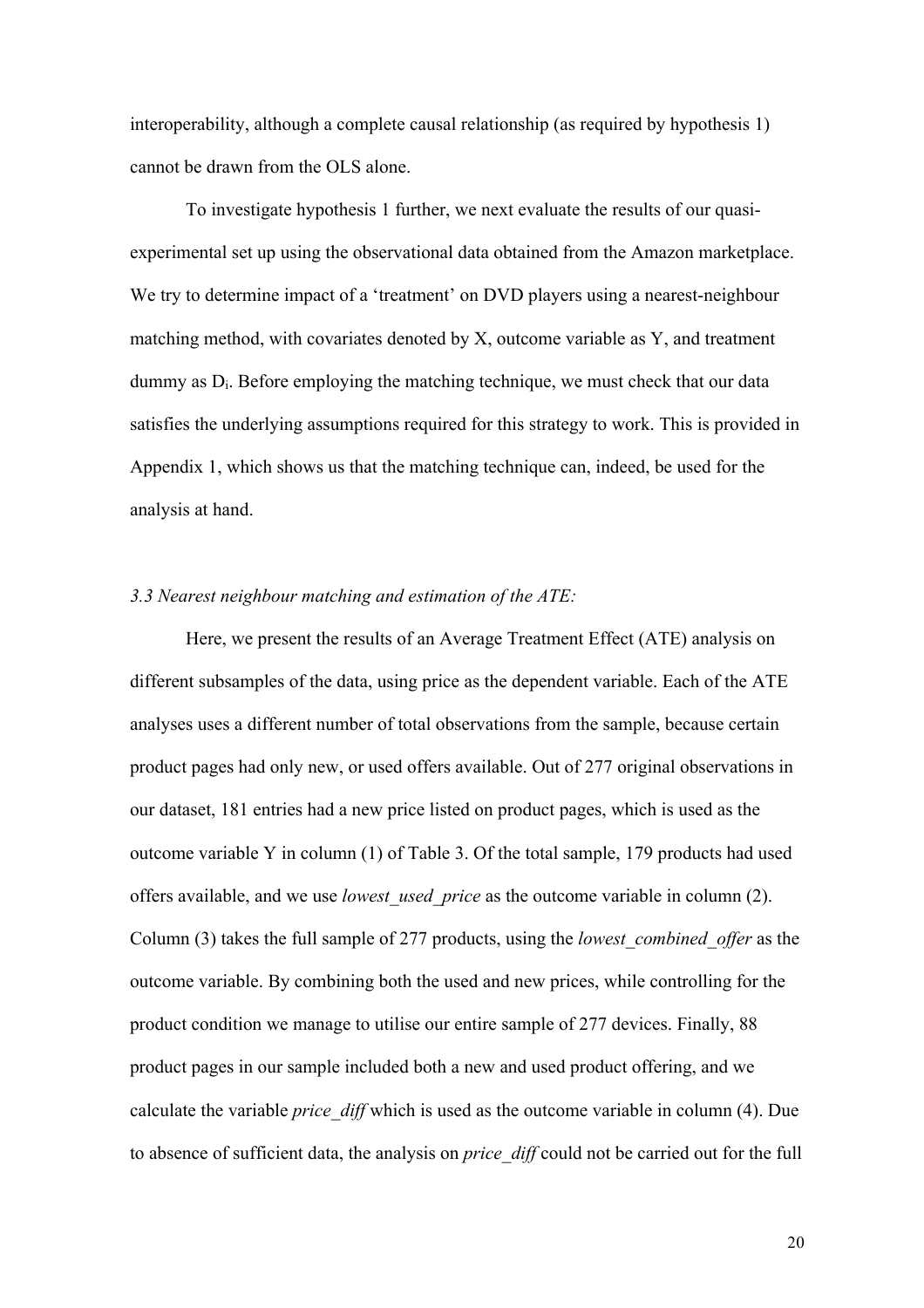sample, which can potentially introduce a sample selection bias. For now, we make the (admittedly weak) assumption that the data is missing in a purely random way, and no bias is introduced by going from the full sample (n=277) to the smaller sample (n=88).

When dependant variable is *new price* (column 1), the *any* interop treatment dummy has a significant (at 10% level) and positive average treatment effect (ATE). The average impact on price for the interoperability treatment is an increase of \$16.19 USD for player devices. The *Xvid\_compatible* treatment has a significant (5% level) and positive effect on new price. The average impact of this treatment variable is an increase in price of \$30.20 USD. When the dependant variable is *used price* (column 2), the *any interop* treatment dummy remains significant at the 10% level, but none of the specific interoperability treatments are significant on their own. In column 3, where *lowest combined price* is the dependant variable, the *any interop* variable is significant (5% level) and positive, producing a \$19.06 USD increase in price on the treated group. In addition, the *Xvid* compatible variable is highly significant (1% level) and produces an ATE of \$30.36 USD.

In column 4, we take the difference in price between used and new DVD players (where both offers are present) as dependant variable. There are fewer observations in this analysis. The treatment *VCD\_compatible* is found to have a negative impact on price difference (indicating that the used and new price approach one another), significant at the 10% level. None of the other treatment variables are found to be significant in the price differential analysis.

**Table 3: Average Treatment Effect (ATE) for different DRM-circumvention features on DVD player price when different offers are present (SE in parentheses)**

| DVD player<br><b>Attributes</b> |            |                   | $\mathfrak{z}$ | (4)          |
|---------------------------------|------------|-------------------|----------------|--------------|
|                                 | Lowest New | Lowest            | Lowest         | Price        |
|                                 | price      | <b>Used Price</b> | Combined       | differential |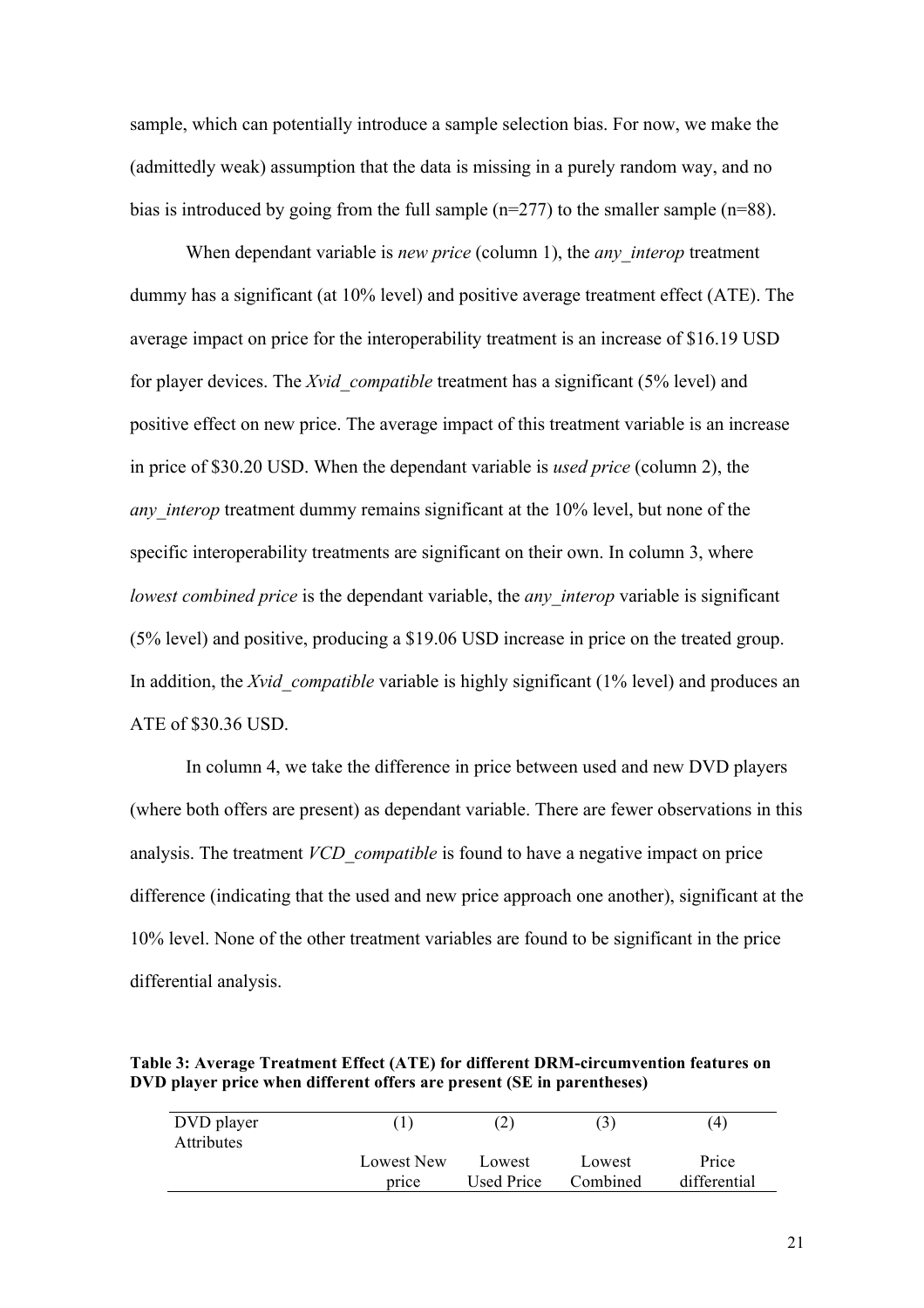|                                        |             |           | Offer      | new - used |
|----------------------------------------|-------------|-----------|------------|------------|
|                                        |             |           |            |            |
| Any interop                            | 16.199*     | 17.881*   | $19.068**$ | 2.15       |
|                                        | (9.701)     | (10.4033) | (7.740)    | (14.539)   |
| VCD compatible                         | $-4.88$     | 6.616     | $-0.485$   | $-16.937*$ |
|                                        | (9.244)     | (19.317)  | (8.040)    | (9.585)    |
| Multi region                           | 34.964      | 14.1752   | 37.558*    | $-9.375$   |
|                                        | (24.496)    | (23.931)  | (21.942)   | (12.123)   |
| Xvid compatible                        | $30.2035**$ | 8.973     | 30.364***  | 31.108     |
|                                        | (13.321)    | (12.071)  | (10.445)   | (21.572)   |
|                                        |             |           |            |            |
| <i><b>Observations</b></i>             | 181         | 179       | 277        | 88         |
| *** $p<0.01$ , ** $p<0.05$ , * $p<0.1$ |             |           |            |            |

In addition to the analysis of effects of interoperability feature on price, we performed further ATE analyses on a series of dependent variables related to product popularity below. Table 4 presents a similar set of analyses to Table 3, with columns arranged according to quality variable used. We observe no significant effect on the Average star rating received by players (column 1). However, each of the interoperability features appear to have significant negative impact on the total number of ratings received by products (column 2). The *Xvid\_compatible, Multi\_region* variable and the *VCD\_compatible*  variables each have significant (at 5%) ATE on the number of ratings received. This means that DVD players with interoperability features are less frequently reviewed on the Amazon.com website. Amazon sales rank is another dependant variable that is influenced significantly (at 5% level) by the *multi\_region* variable in our analysis. The negative direction of this result needs to be read as a rank, so this means that Multi region DVD players are more popular on the Amazon.com website, on average.

**Table 4: Average Treatment Effect (ATE) for different DRM-circumvention features on DVD player popularity and rating (SE in parentheses).**

| DVD player        |           |           | $\mathcal{E}$ | (4)          |
|-------------------|-----------|-----------|---------------|--------------|
| <b>Attributes</b> | Avg. Star | Number of | Amazon        | Sample rank  |
|                   | rating    | ratings   | sales rank    | (normalized) |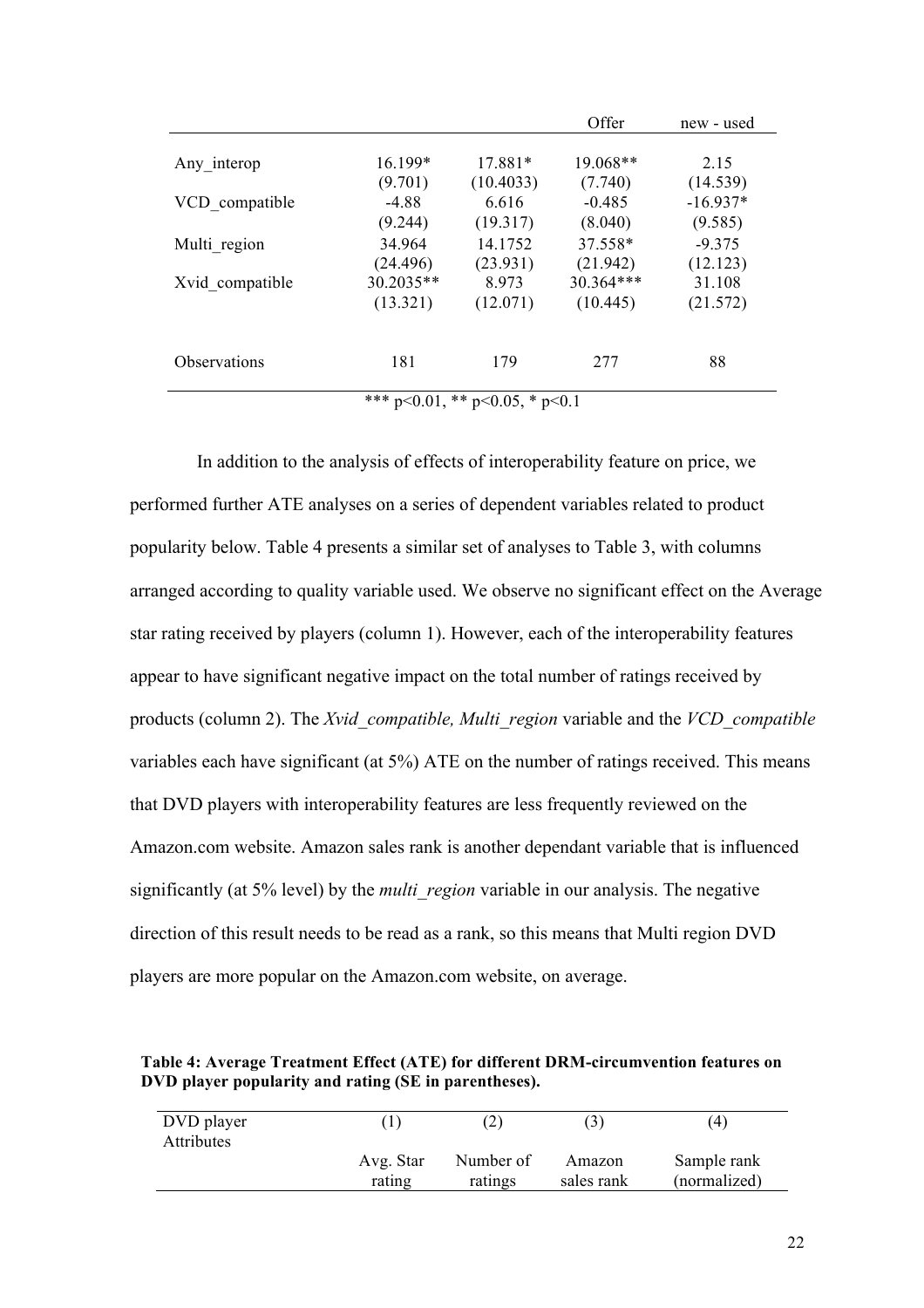| Any interop     | 0.0877<br>(0.2561) | $-111.34*$<br>(64.504) | $-15882.24$<br>(40359.61) | $-12.58$<br>(47.276) |
|-----------------|--------------------|------------------------|---------------------------|----------------------|
| VCD compatible  | $-0.209$           | $-53.353**$            | 49.68                     | $-5.332$             |
|                 | (0.161)            | (26.6876)              | (58069.23)                | (60.549)             |
| Multi region    | 0.11846            | $-96.107**$            | $-89183.29**$             | $-82.78423$          |
|                 | (0.274)            | (47.714)               | (39878.09)                | (53.57148)           |
| Xvid compatible | 0.446              | $-118.777**$           | 8162.805                  | 13.1245              |
|                 | (0.300)            | (52.006)               | (47520.41)                | (56.886)             |
| observations    | 130                | 130                    | 241                       | 241                  |

\*\*\* p<0.01, \*\* p<0.05, \* p<0.1

#### *4. Results:*

The results of our OLS regression and ATE analyses show that prices for DVD players on the Amazon.com website are significantly positively related to interoperability features. By using a nearest-neighbor matching technique, we attempt to isolate the effect of these features on price from other possible factors, using controls such as the brand, manufacturer, technical specifications and quality of players. Our main finding is robust across most specifications and subsamples in both analyses (with the exception of *price\_diff*, where we have a limited number of observations). Consequently, we find support for hypothesis 1, that consumers value interoperability features in new and used DVD players.

On the other hand, when we examine specific features of interoperability, we find significant variation in the results. The variables *VCD\_compatible* and *multi\_region* playback are not highly significant in either the regression analysis or ATE analyses. The negative direction of the coefficient for *VCD\_compatible* in both *lowest\_new\_price* and *lowest\_combined\_offer* analyses suggests that the significant effect in *price\_diff* may be attributable to presence of lower-priced new offers, rather than used products retaining their value over time (which was our prior supposition). This is consistent with VCD playback being a legacy technology at the time of the data collection period. We interpret this to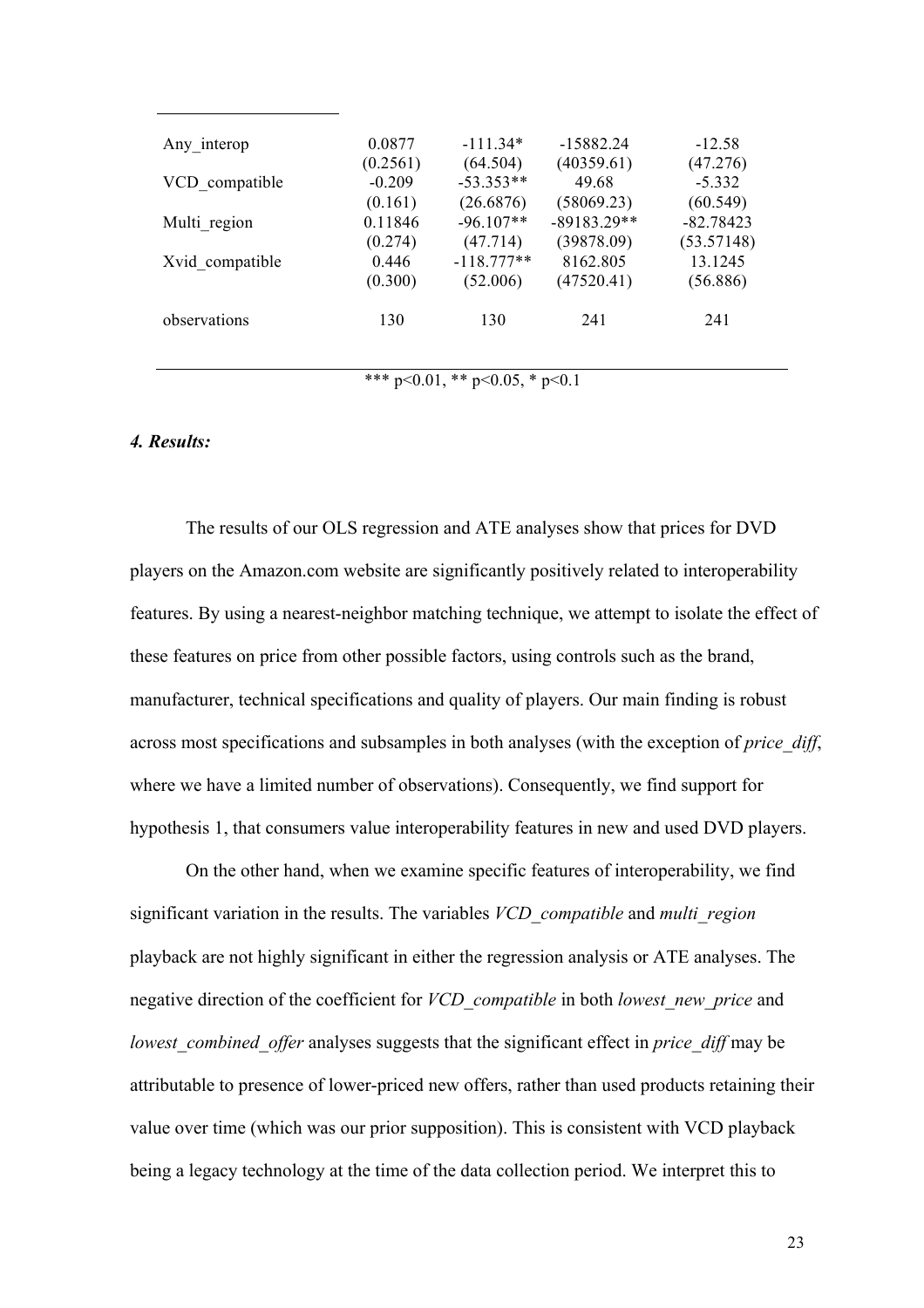suggest that these features are not important to consumers in the American Amazon marketplace. As a result, we do not find support for hypotheses 2 that consumers value interoperability in the backwards direction with content they already own. This finding may be due to a number of factors: it has been pointed out that American consumers may not be concerned about multi-region playback because they have access to a strong market in blockbuster releases; it is possible that consumers in general do not care about multi-region or VCD playback; the age of VCD as a format may render it inconsequential to product pricing in 2016. Further research, for example a comparison of prices in territories other than USA (region 1) may shed additional light on this finding.

The most significant variable is the *Xvid\_compatible* playback feature, which is positively related to price in both the OLS and ATE analyses. We calculate an effect of \$30.20 USD on the new price for DVD players with this feature. This is a meaningful result, considering the average price of \$63.91 USD for all DVD players in the sample at the time of data collection. It suggests that consumers value compatibility in the forward direction, that is, with content or file types that might emerge in the future. Since Xvid and other open file formats are used in online distribution of film content, this finding may indicate that consumers are interested in accessing unauthorised copies of content (the value of interoperability as well as the cost-savings from accessing free content). Further research is required to disentangle the potential value of free content (access to piratical catalogues) from other aspects of interoperability ('authorized' uses).

#### *5 Conclusions:*

Our findings, while preliminary, have implications for scholarship on the law and economics of interoperability in consumer devices, as well as for policy and business managers. These empirical results represent one of the first attempts to gain understanding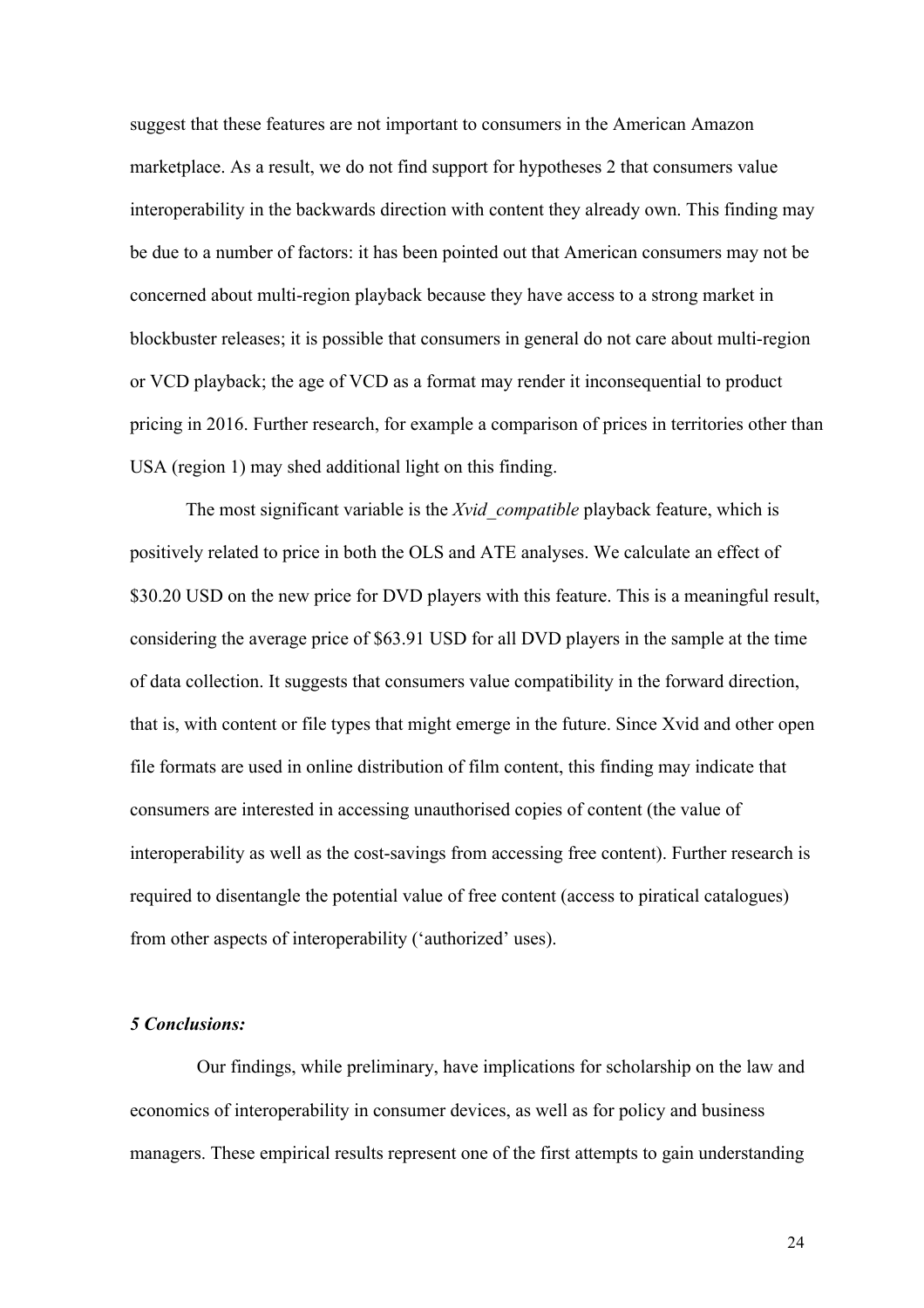of the ways that consumers respond to interoperability features in products and, by contrast, DRM restrictions that may hinder interoperability in specific ways. Our findings suggest that for media players, more precise investigation is required to understand the ways that consumers approach interoperability. Backwards compatibility with investments made earlier may not be as important as future promises of connectivity or 'future proofing'. In our study, price appears to be correlated more significantly with open-ended technological features like file formats and connectivity ports, than by legacy disc formats or discs from other regions. We suggest conducting further research in neighbouring product categories (media as well as other devices) where consumers own complementary goods where backwards compatibility is possible. These may include Blu-ray players, video game consoles, e-readers and music players, for example.

Expanding this research into more product categories could have more general implications for business strategy, particularly in technology and innovation. Manufacturers struggle with decisions about backwards compatibility across product generations. For example, in video game consoles, manufacturer Sony included backwards compatibility on the PlayStation 2 console, allowing owners to play discs from the PlayStation 1. Sony included backwards compatibility in the PlayStation 3, but later removed the feature, likely due to cost and cybersecurity concerns<sup>12</sup>. Our results suggest that consumers may not be as concerned with legacy backwards compatibility as initially expected. Instead, consumers appear to value forwards interoperability: compatibility with potential and emergent complementary technologies. Consumer technology moves quickly, and obsolescence (of devices, formats and collected media) may be a reality that consumers are willing to accept for newer and more capable devices.

<sup>12</sup> See http://kotaku.com/5340337/sony-explain-why-the-ps3-slim-has-no-backwardscompatibility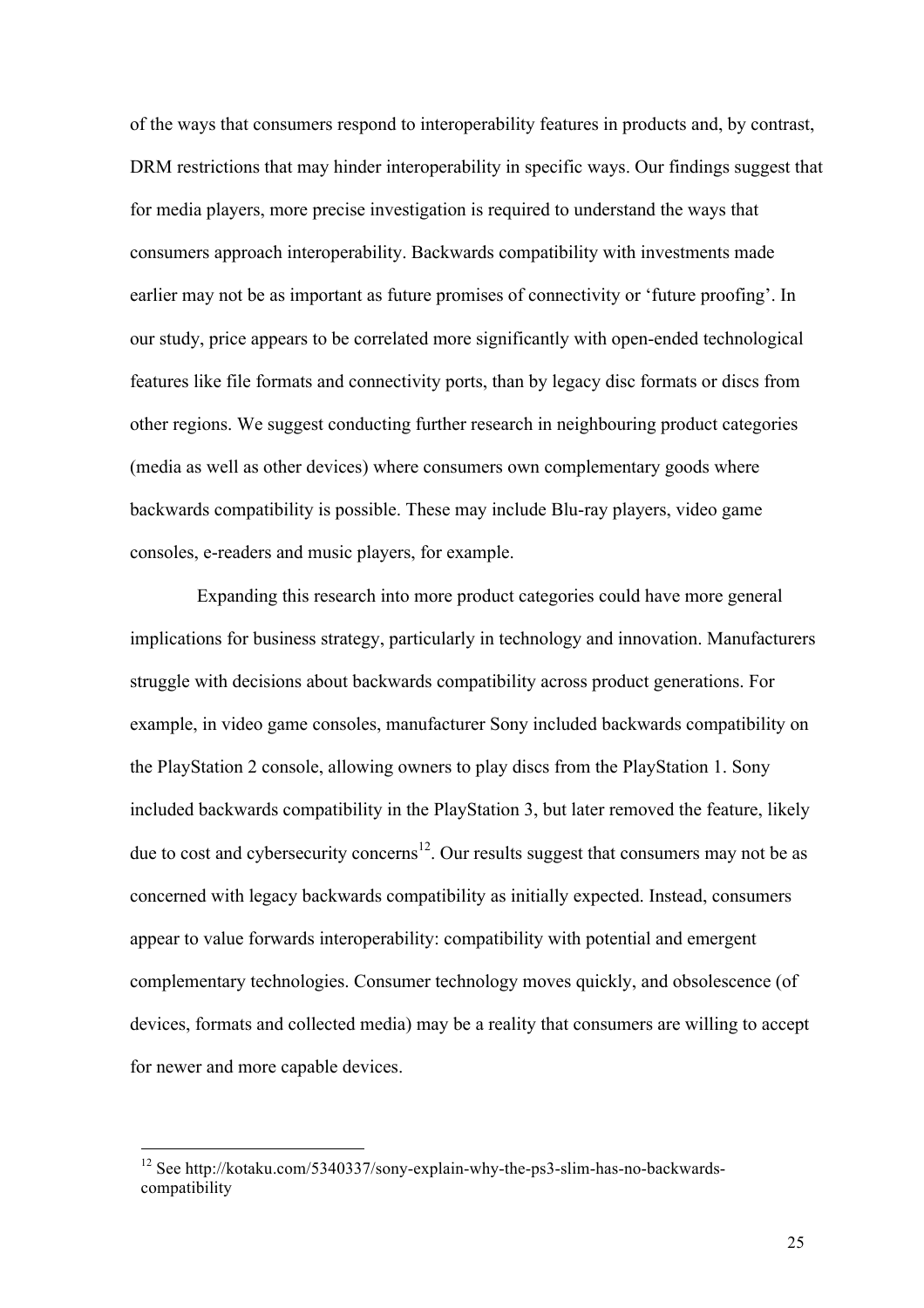The results of this study have applicability to innovation and intellectual property policy. If consumers value forwards interoperability and are willing to pay to access these features, there are economic welfare considerations in granting manufacturers the ability to lock out these features from products where there is demand for them. This unfulfilled demand represents a loss to society. Limiting forwards interoperability also restricts followon innovators and entrepreneurs from developing products which make technological improvements to legacy goods. Innovation policy here could result in a virtuous circle for new standards, in which preserving forwards interoperability promotes investment by both consumers and follow-on innovators based on the promise of future value.

Although the present study suggests that backwards compatibility is less important in the context of consumer media goods, there are other reasons why policy makers and society may find it desirable to promote backwards interoperability by limiting DRM restrictions. For example, DRM can interfere with the task of archiving and backing up collections of old media for purposes of preservation. While legacy content may not be on the minds of consumers, it may be important for cultural reasons to avoid the digital 'memory hole' caused by society's move toward digital records. Complying with copyright law is a source of costs for cultural and memory institutions dealing with collections of analog works, and research has explored the role of these costs as disincentive to cultural preservation. Future research in this sector could contribute greater precision to the potential role of DRM restrictions in the overall costs of copyright compliance.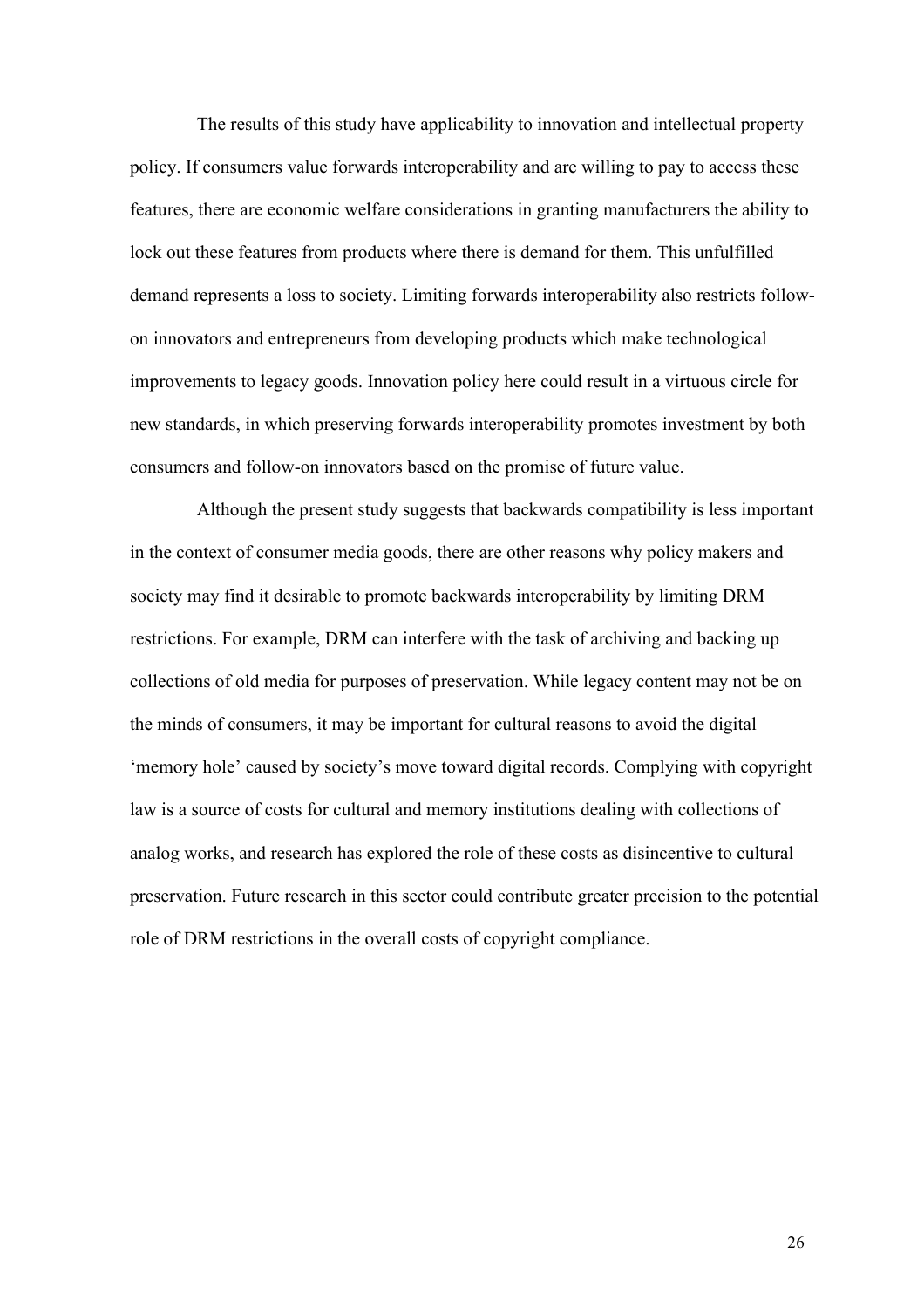## **Appendix 1:**

Here, we run a brief check on the data and our experimental set-up, to ensure that two major assumptions underlying the matching technique are satisfied here.

The first requirement of using the matching method is to ensure that the Conditional Independence Assumption is satisfied. To make sure the CIA holds, we explicitly state the following: DVD players are assumed to be identical if they are similar on the following fields: Up-conversion to 1080 p, Features 1 or more USB port(s), Manufactured by a major brand, Date of introduction to the Amazon US website, used sales product condition, and used seller rating. These variables (1-6) constitute our list of covariates X, and the presence of interoperability features (measured by each of the dummies— *Is multi region, VCD compatible, Xvid compatible*, or any of these), is taken to be the treatment.

Secondly, we know that the matching estimand imposes common support which means that the estimate produced by the matching method is valid provided each covariate value has both treated and control observations. We ensure this by checking explicitly the data here:

| Table A1: Fraction of Treated and control observations, for each covariate, as |
|--------------------------------------------------------------------------------|
| percentage of full sample                                                      |

| Xvid              | <b>Any Circumvention</b> | Multi region      | VCD               |
|-------------------|--------------------------|-------------------|-------------------|
| Treated: $22.5%$  | Treated: 42.8%           | Treated: 17.5%    | Treated: $16.8\%$ |
| Control: $77.5\%$ | Control: $57.2\%$        | Control: $82.5\%$ | Control: $83.2\%$ |

As we can see in the table above, every covariate (consisting of the variables 1-6) has non zero number of both treated and control cases, for every treatment. This ensures that the set up satisfies the requirement of common support. This validates the treatment effect computations shown in the result tables.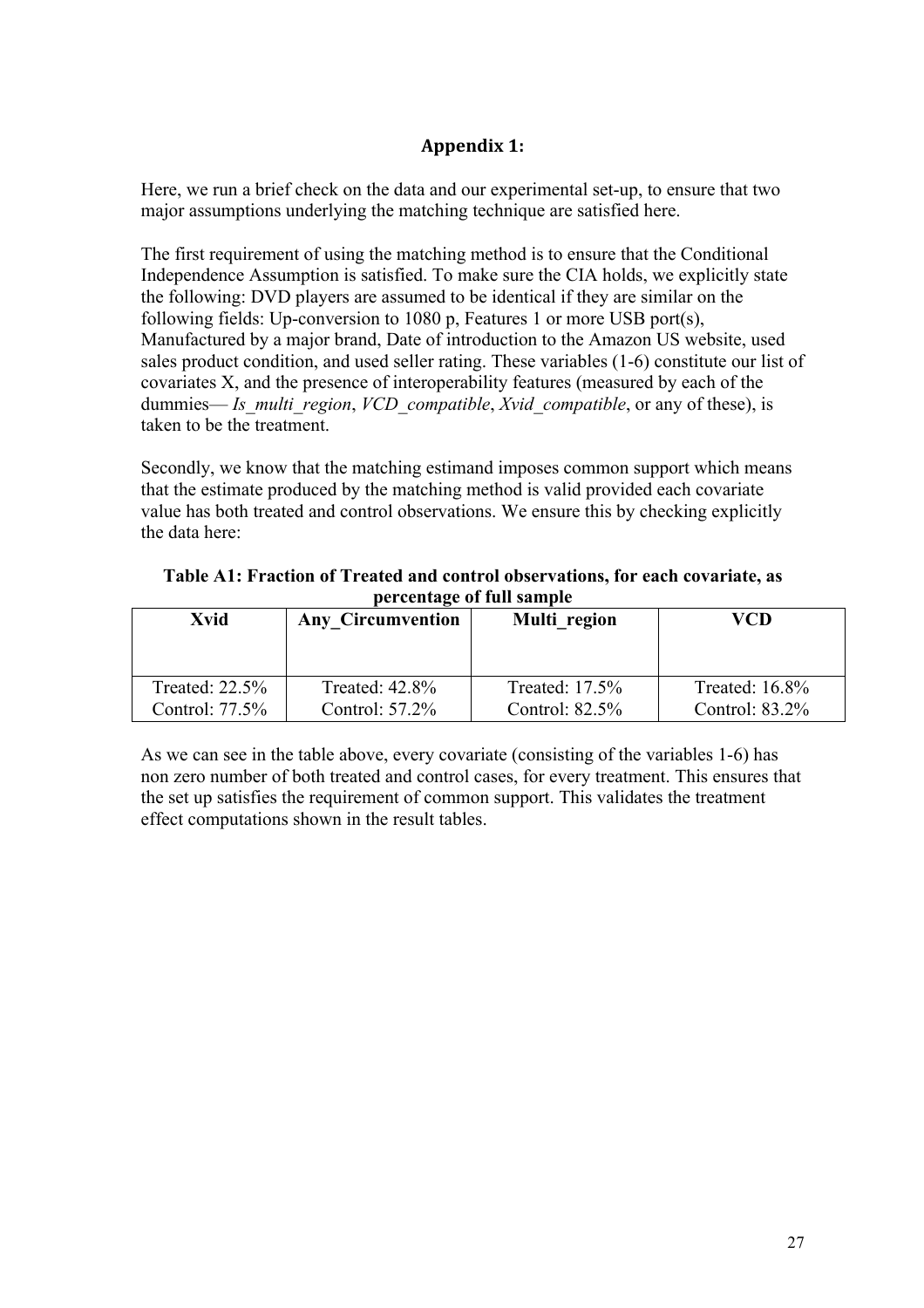## List of references:

Anderson, R. (2002). Security in open versus closed systems—the dance of Boltzmann, Coase and Moore. Paper presented at the 17th Annual Computer Security Applications Conference, New Orleans, 10 - 14 December, 2001 (http://doi.ieeecomputersociety. org/10.1109/ACSAC.2001.991552).

Angrist, J., & Pischke, J.S. (2009). *Mostly Harmless Econometrics.* Princeton and Oxford: Princeton University Press.

Bloom, J. A., Cox, I. J., Kalker, T., Linnartz, J. P., Miller, M. L., & Traw, C. B. S. (1999). Copy protection for DVD video. *Proceedings of the IEEE*, *87*(7), 1267-1276.

Camerani, R. Grassano, N. Chavarro, D. and Tang, P (2013). Private Copying. Report to the Intellectual Property Office UK. Newport: UK IPO.

Darroch, C. (2012). Problems and Progress in the Protection of Videogames: A Legal and Sociological Perspective. *The Manchester Review of Law, Crime and Ethics*, *1*(1), p136-172.

Doctorow, C. (2008). *Content: selected essays on technology, creativity, copyright, and the future of the future* (pp. 8-9). San Francisco: Tachyon Publications.

Doyle, G. (2016). Digitization and Changing Windowing Strategies in the Television Industry Negotiating New Windows on the World. *Television & New Media*, 1527476416641194.

Elkin-Koren, N. (2007). Making Room for Consumers under the DMCA. *Berkeley Technology Law Journal*, *22*(3), 1119-1155.

Eschenfelder, K. R., Glenn Howard, R., & Desai, A. C. (2005). Who posts DeCSS and why?: A content analysis of Web sites posting DVD circumvention software. *Journal of the American Society for Information Science and Technology*, *56*(13), 1405-1418.

Farrell, J., & Saloner, G. (1986). Installed base and compatibility: Innovation, product preannouncements, and predation. *The American economic review*, 940-955.

Favale, M. (2008). Fine-tuning European copyright law to strike a balance between the rights of owners and users. *European law review*, (5), 687-708.

Favale, M. (2011). Approximation and DRM: can digital locks respect copyright exceptions?. *International Journal of Law and Information Technology*, *19*(4), 306-323.

Favale, M. (2015). A Wii too stretched? The ECJ extends to game consoles the protection of DRM-on tough conditions. *European Intellectual Property Review*, *37*(2), 101-106.

Gasser, U., & Palfrey, J. G. (2007). Breaking down digital barriers: When and how ICT interoperability drives innovation. *Berkman Center Research Publication*, (2007-8).

Jobs, S. (2007). Thoughts on Music. Accessed online: http://www.apple.com/kr/hotnews/thoughtsonmusic/

Katz, M. L., & Shapiro, C. (1985). Network externalities, competition, and compatibility. *The American economic review*, *75*(3), 424-440.

Lucchi, N. (2007). Countering the unfair play of DRM technologies. *Tex. Intell. Prop. LJ*, *16*, 91.